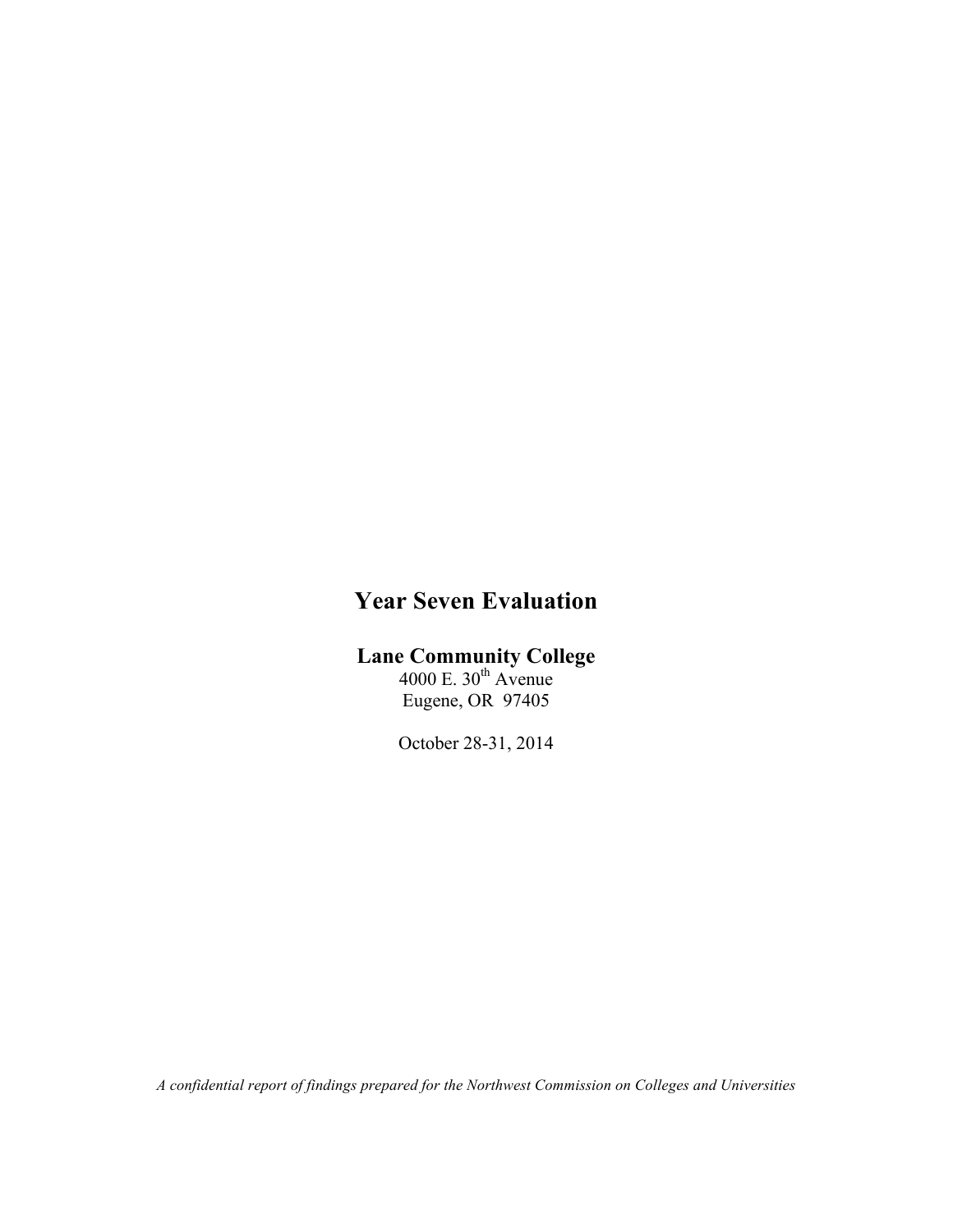#### **Evaluation Committee**

Dr. Tana L. Hasart (Chair) President Emeritus Pierce College Puyallup

Dr. Derek Brandes Vice President of Instruction Green River Community College

Dr. Mark Taff Associate Professor Columbia Basin College

Mr. Ed Harri Dean for Instruction Whatcom Community College

Dr. Peter G. Williams Dean for Science, Technology, Engineering, and Mathematics Clark College

Dr. Kenneth A. Sullivan Director, Library and Instructional Technology Western Nevada

Ms. Deborah Frazier Vice President, Finance and Administration Peninsula College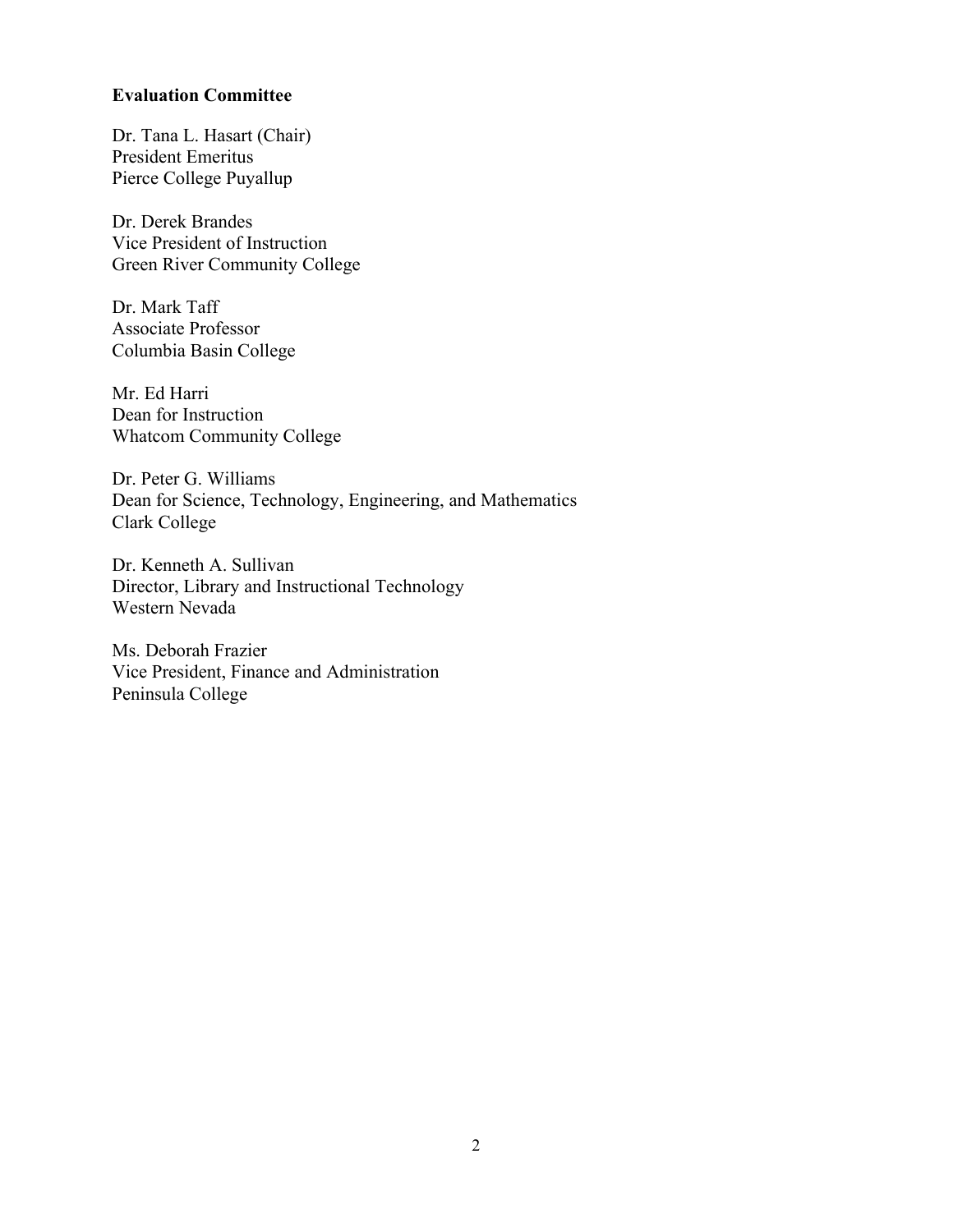|  | <b>Table of Contents</b> |
|--|--------------------------|
|  |                          |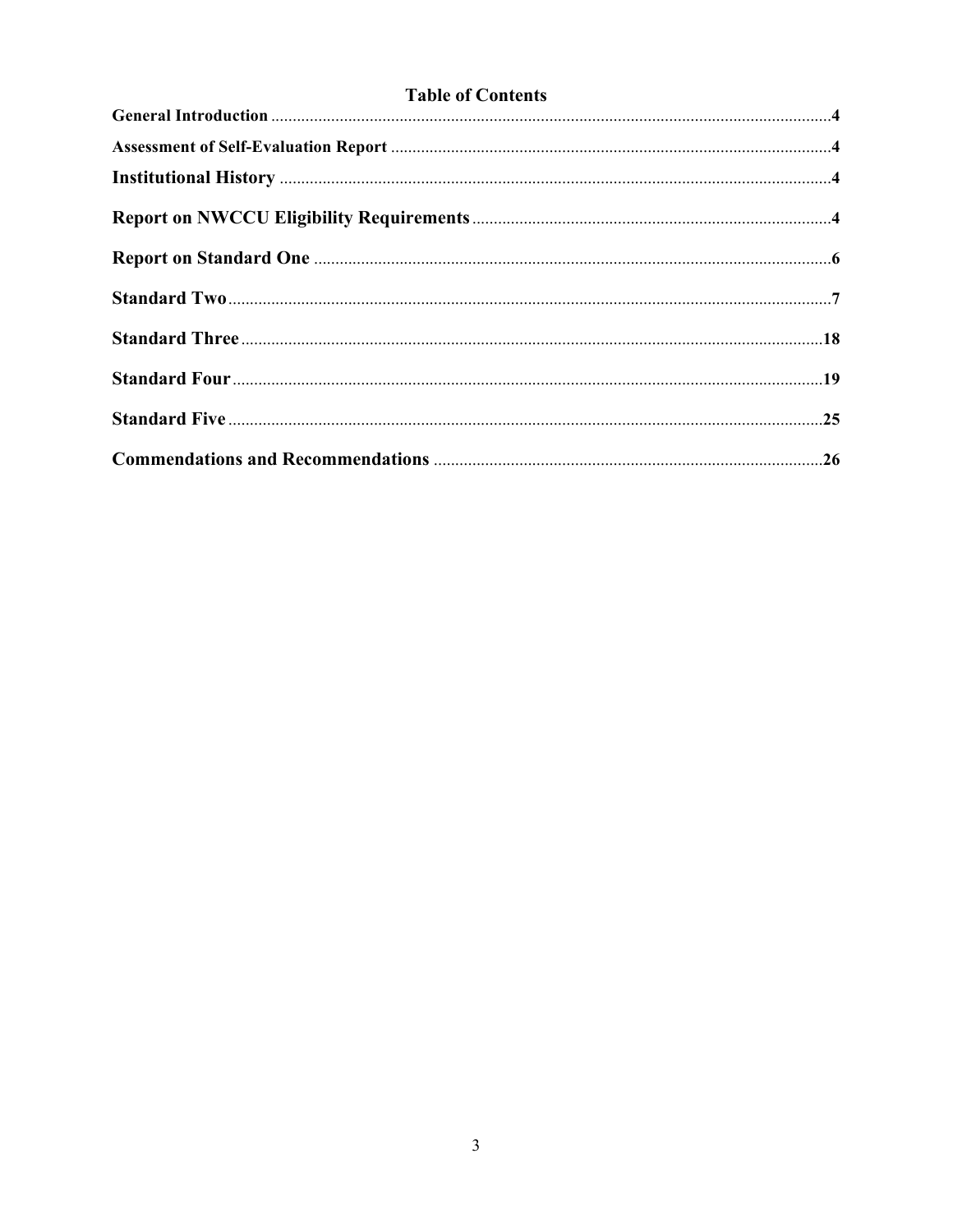# **General Introduction**

Lane Community College (LCC) is a two- year public institution serving most of Oregon's Lane County and some selected school districts in Benton, Linn, and Douglas Counties. The college district represents slightly less than 10 percent of Oregon's general population. Closely adjacent to LCC is the University of Oregon, an institution with which LCC has many partnerships and collaborations. The college has intentionally expanded programming to centers in Cottage Grove and Florence, the Eugene Airport, and downtown Eugene.

This visit focuses on Year Seven requirements as well as institutional responses and changes reported since the Year One visit. The evaluation was conducted on site and team members employed the use of written documentation, electronic and paper exhibits, personal observations, and in-depth interviews to complete their work.

### **Assessment of the Self-Evaluation Report and Response to Written Statements**

The institution's self-evaluation report was clear, well-organized, and comprehensive. Links to electronic exhibits were helpful; requests for additional information were met with quick responses. Specific examples were given as evidence in most sections of the report. Two pieces of public correspondence were received, one from the advisory committee at the Florence Center, and another from a faculty member at LCC. Concerns stated in the latter correspondence were researched during the visit.

## **Institutional History Impacting Year Seven Visit**

In May of 2012, LCC was notified that their Year Three and Year Five visits were cancelled. The Year Seven visit was thus expanded to include the on-site updates to Year One and evaluation of Standards Two, Three, Four, and Five. Members of the evaluation team noted that some of the recommendations resulting from the current visit likely would have been provided through Year Three or Year Five processes. This factor is important given limited feedback to the institution since 2012.

# **Report on NWCCU Eligibility Requirements**

While the institution is in compliance with most NWCCU Eligibility Requirements, the following detailed information is provided for selected components:

# Eligibility Requirement 3. Mission and Core Themes

LCC has completed extensive work to identify their mission, establish core themes, and update the mission as a result of college changes, expansion, and improvement. The Board of Education and college leadership team has taken a strong role in stewarding this work.

## Eligibility Requirement 5. Non-Discrimination

The evaluation team found that LCC has taken strong steps to address issues of discrimination. The Board of Education Policy related to diversity and inclusion was recently enacted and has the potential for guiding the institution forward with respect to capacity building concerning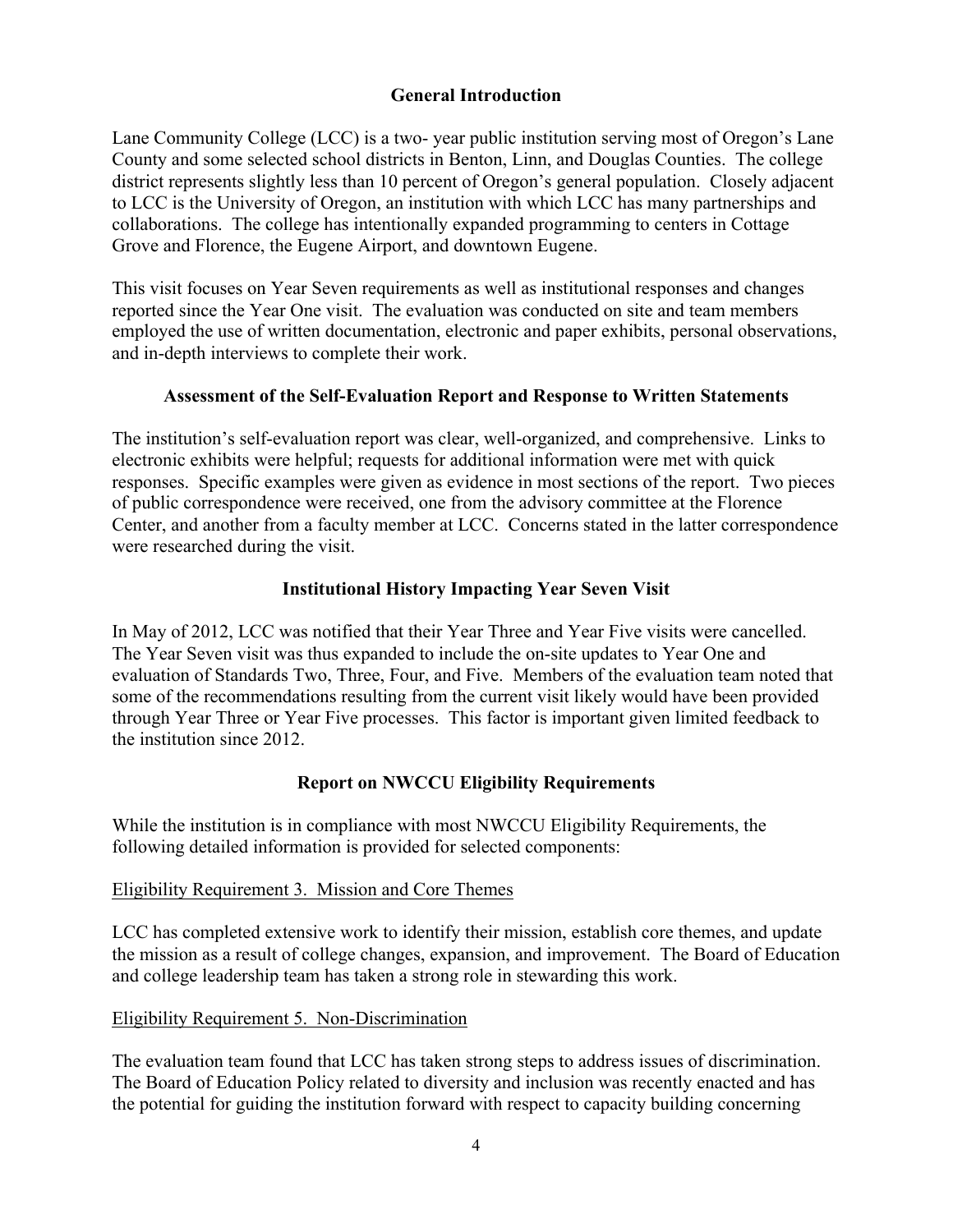cultural competency for administrators, faculty, staff, and students as well as establishing model practices for the community-at-large.

## Eligibility Requirement 13. Library and Information Resources

While library and information resources reflect the currency, depth, and breath necessary to support the institution's programs and services, interim leadership over a prolonged time is reported as being limiting with respect to library management, planning and assessment activities.

### Eligibility Requirement 22. Student Achievement

While program learning outcomes are uniformly in place, outcomes at the course level are less well-utilized. Assessment of student learning and program evaluation processes are in some cases limited and in other cases absent.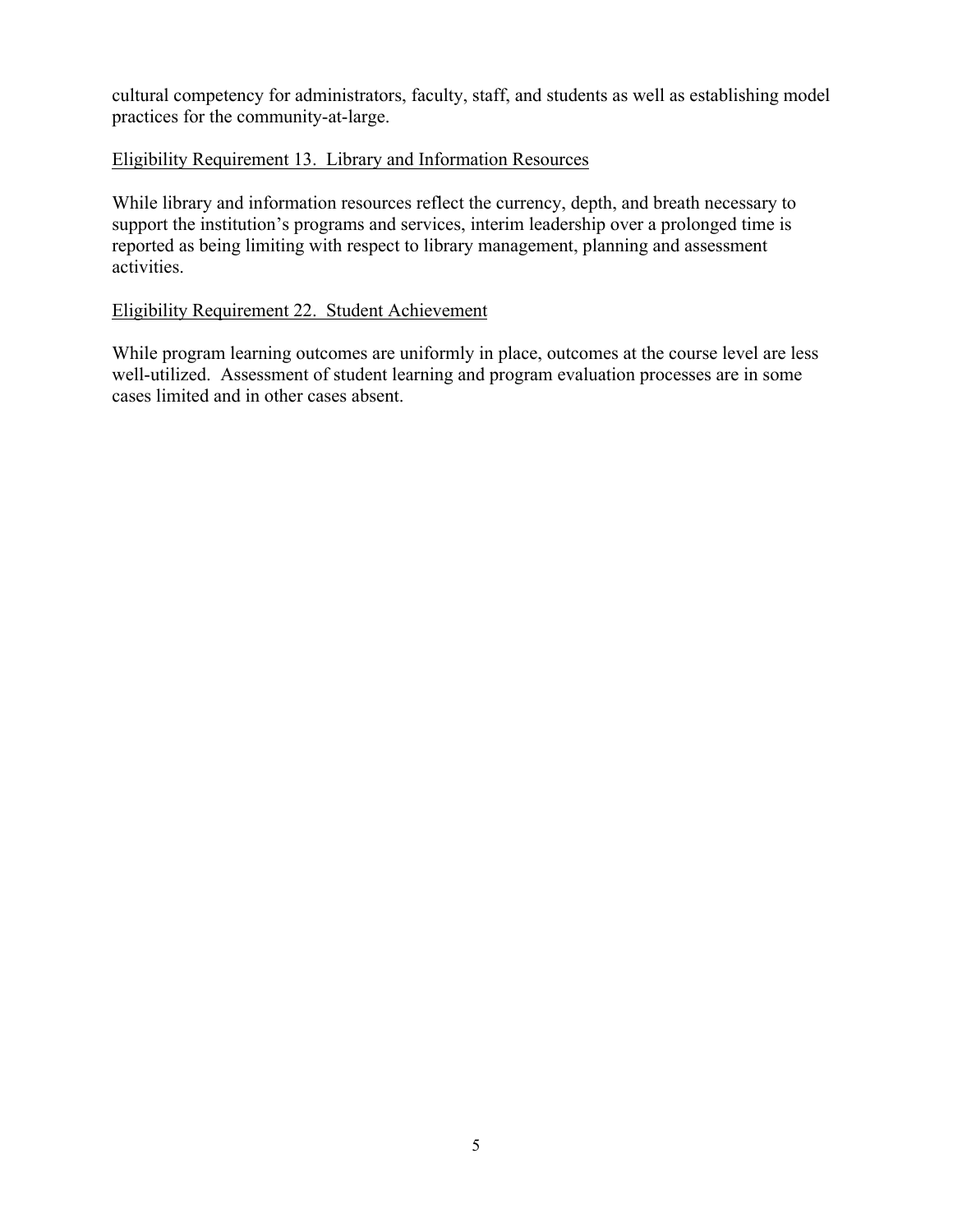# **Report on Standard One – Mission, Core Themes, and Expectations**

## **Introduction**

For the purposes of this visit and report, Standard One evaluation efforts focused on general compliance with all Standard One elements. The institution's exhibits, team observations and numerous interviews all informed these conclusions. All concerns noted during the Year One visit have been addressed.

## **Mission**

Evidence indicates the college mission is accurately and widely published in a variety of formats. Mission fulfillment is clearly defined and a Board adopted revision to the mission provides an opportunity for further alignment of efforts leading to mission fulfillment.

## **Core Themes**

LCC's identified core themes flow from the mission statement and encompass elements necessary to achieve mission fulfillment. It is suggested that the institution further explore the relationship between core themes, strategic directions, goals, objectives, and assessment efforts in order to ensure mission fulfillment. Methods of analyzing the results of institutional assessment are in the development phase.

## **Summary of Standard One**

The College has an adopted mission that focuses and guides their work. Mission fulfillment is guided through the four primary core themes and associated strategic directions, goals, objectives, and assessment efforts as noted earlier in this report. The college is encouraged to further refine and carefully analyze assessment results and use them to improve institutional performance and to demonstrate mission fulfillment.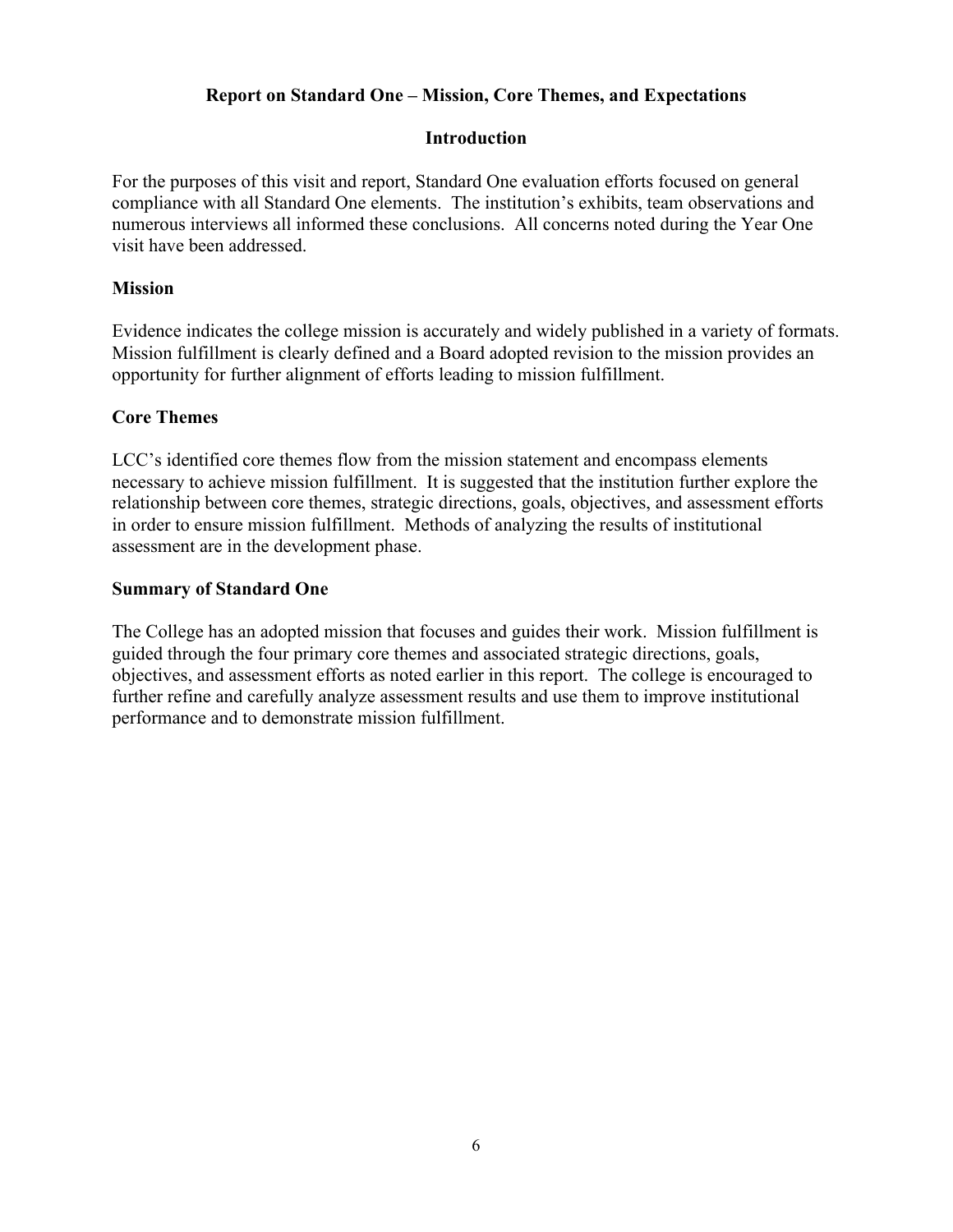## **Standard Two – Resources and Capacity**

# Introduction

In order to reach conclusions related to Standard 2, the team focused on the institution's accreditation report, college exhibits, and a series of observations and interviews. Members of the college community were very forthcoming with information and documentation proved to be clear, accurate, and helpful. There was an overall commitment to institutional honesty and transparency that greatly aided evaluation team members.

## **Standard 2.A**

### **Governance**

Governance changes since the last accreditation visit focused on the alignment of structures with mission and institutional effectiveness and improvement efforts. A next, and necessary, step is to increase the knowledge and understanding of the college community regarding their specific participant roles. The team noted some gaps related to governance and suggests that efforts be made to further define responsibilities, roles, scope, and decision-making authority for all governance groups.

The current governance structure at LCC has been in place for ten years. The structure includes defined roles and responsibilities for faculty, staff, administrators, and students in six councils (college council, diversity council, facilities council, learning council, student affairs councils, and technology council). The vice-president of LCC's student government served as the chair of the college council last year and a student government leader is currently chair of one of the area councils. The evaluation team was impressed with the inclusion of the student voice in the governance system at LCC.

The college continues to expand their off-campus presence and is working to ensure adequate resources and further aligned operational processes. The team found evidence that, while a number of broad-scale changes are impacting the college (e.g., budget reductions and numerous leadership changes), college leadership and employee groups focus on engaging in new learning while working to improve internal and external communication.

According to members of the College Council, the current governance structure has informally veered from some of its original fundamentals such as regular updating of council minutes, establishing annual work plans, and ensuring communication back to constituent groups. With a strong adherence to a consensus model, it was reported that the work of governing bodies sometimes is stalled or ineffective; council members indicate a need to identify alternative decision-making mechanisms when consensus is unable to be reached.

### **Governing Board**

The LCC board has seven elected members who do not have contractual, employment, or financial interest in the college. The board has been active and consistent in regularly reviewing, revising, and providing oversight of institutional and board policy.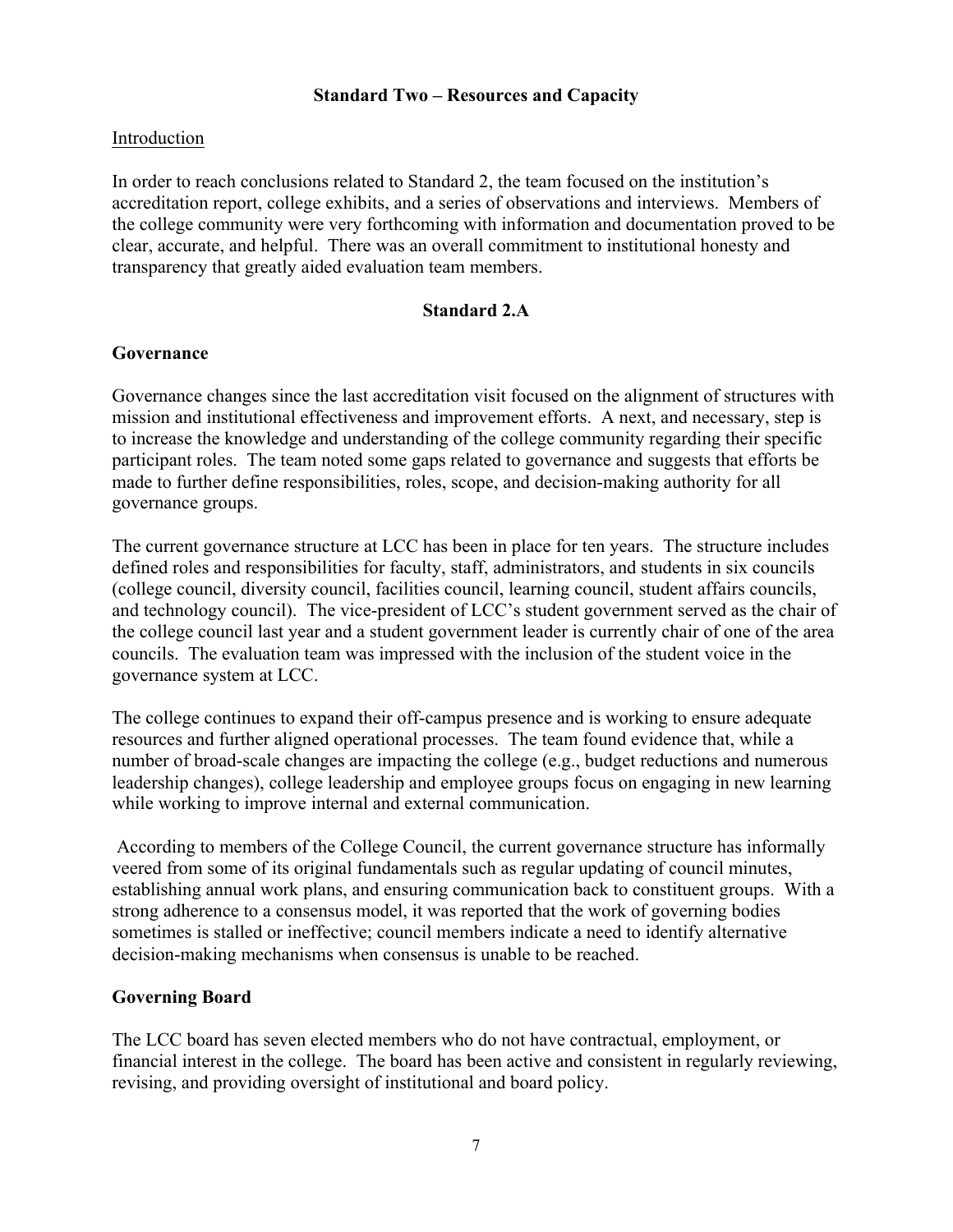**Compliment:** The evaluation team was impressed with the Board of Education's consistent review of board policies.

The LCC Board of Education actively reviews monitoring reports provided by the institution. For example, the board recently created a board policy and further directed the college to explore governance in light of the college being unable to reach consensus about a plan to make cultural competency a mandatory training requirement for all employees.

**Compliment:** The evaluation team found that the Board of Education at LCC demonstrates courage and commitment to establishing policies that guide the institution towards improving equity, social justice, and student success.

Although board members evaluate their performance on an annual basis, members expressed dissatisfaction with some of the items on the board evaluation instrument; a work session is scheduled to discuss revisions to the tool. The board selects and regularly evaluates the CEO. It was apparent to reviewers that the board understands their role in holding the CEO accountable for implementing board policies such as the review of college governance and the development of cultural competency training for all staff and faculty.

# **Leadership and Management**

LCC has benefited from its participation in many national cutting edge initiatives due to a long standing, appropriately qualified chief executive officer with full-time responsibility to the institution. As a result, LCC continues to influence state, regional, and national trends in higher education. The Leadership Team devotes 30 minutes of their regular meetings to professional development and collaborative learning.

**Compliment:** The evaluation team was impressed with leadership efforts to build a culture of professional development and learning within the Leadership Team.

LCC is staffed by qualified administrators who have appropriate levels of responsibility and accountability and who are charged with planning, organizing and managing the institution. Deans and directors within academic and student services meet weekly and all managers meet monthly. LCC enjoys a strong collaborative environment among managers and across units.

One area of concern is the long-term interim status of the library director. Reports indicate the temporary status of this leadership position may detract from the library's ability to fully engage in long-term planning and assessment efforts.

# **Policies and Procedures**

# Academics

Academic policies at LCC are clearly and effectively communicated to students, faculty, and staff through a variety of publications, in easily accessible ways. The College Online Policy and Procedure System (COPPS) contains an online directory of college policies and procedures that is easily accessible and searchable. Staff resources are accessible through the college's website.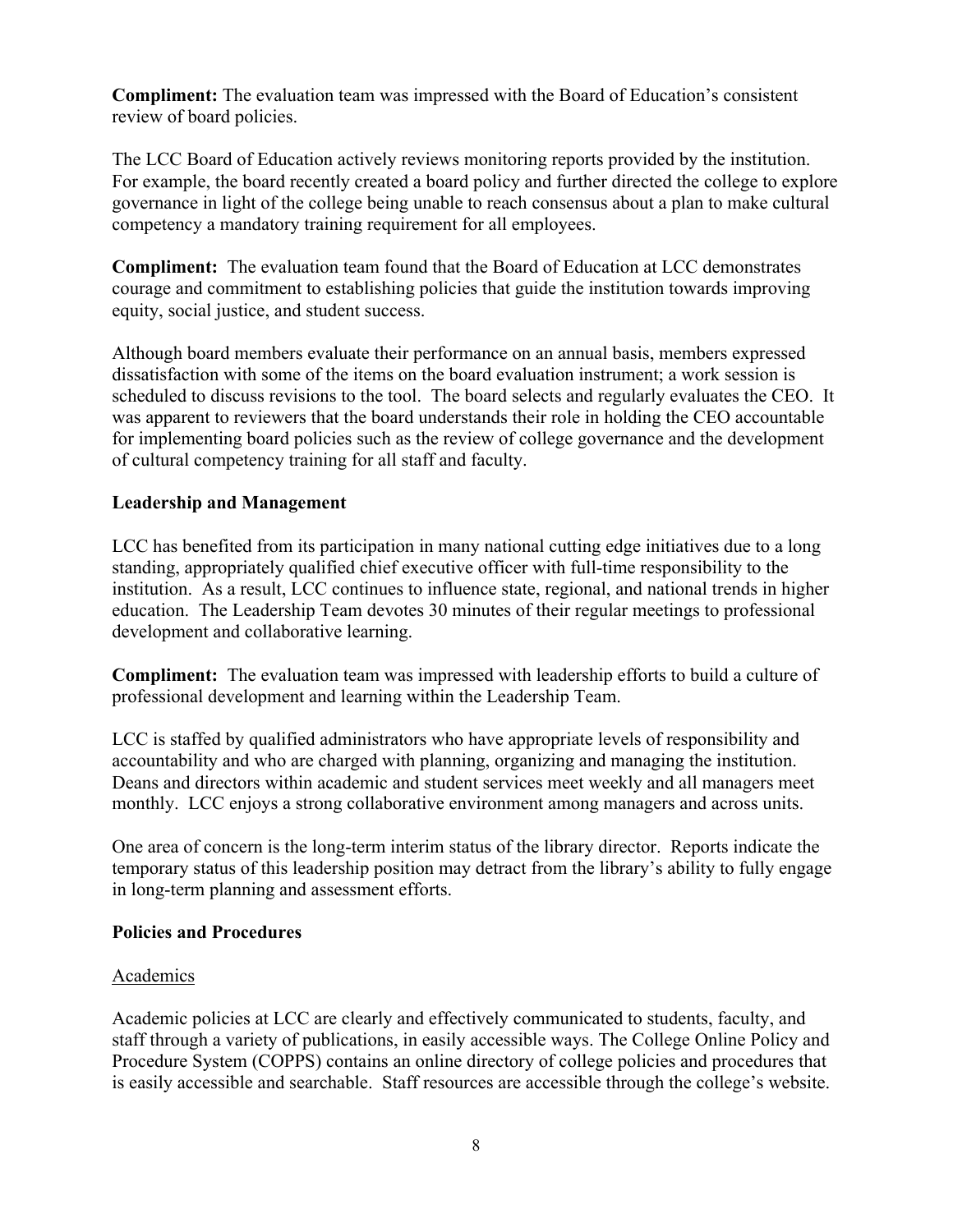Policies related to faculty workload, academic freedom, teaching responsibilities, and intellectual freedom are included in the LCCEA bargaining agreement.

Student academic policies, including academic standards of progress, grades, and admissions, are available in the college catalog and through online resources, such as the enrollment and student financial services website.

College policies regarding access to and the use of library and information resources are clearly documented and explained through a variety of methods, including the college's library website. Policies pertaining to borrowing through other libraries are also available on the library's website. The policy on acceptable computer use is displayed on every computer screen when students log on to a public access computer, and students are asked to sign a condition of use policy when checking out portable computing devices.

Through the college catalog and the college's website, LCC's policies for transfer equivalencies are clearly articulated and accessible. The course equivalency tool available on the college's web site provides an easily accessible and understandable tool for students pursuing credit for courses taken at another institution. Students expressed concern, however, that transfer information may not be current, thus impacting advising and time-to-degree.

The college participates in statewide transfer agreements between the community, technical, and baccalaureate institutions. These transfer agreements prepare students for transfer to other statewide institutions, and students completing a transfer degree are guaranteed to have fulfilled lower division general education requirements upon transfer to a state university. In addition to the statewide transfer degrees, the college has developed articulation agreements for specific majors with other colleges and universities, specifically the colleges to which LCC students transfer most frequently. Policies on credit for prior learning and credit by assessment are clearly articulated and made available on the college website.

# Students

The college is developing a model for admission that aids in student success and retention. This work, when completed, will greatly aid in student success efforts.

The policies and procedures regarding students' rights and responsibilities, particularly concerning grievances, were reported as being outdated. In August 2014 a soft rollout of a new online student complaint form was implemented. Few students appear to know about the new on-line student complaint process. The intention appears to be to have a meaningful delineation between a formal and an informal complaint, but the difference between the two is reported as not being clear. The Code of Conduct has not been revised since 2001. A revision to the Code of Conduct was planned for this last year, but has been delayed.

**Concern:** The evaluation team found that the policies, procedures, and implementation of a coherent complaint process for students be clearly communicated and consideration be given to fully implementing the college-developed model for behavioral intervention.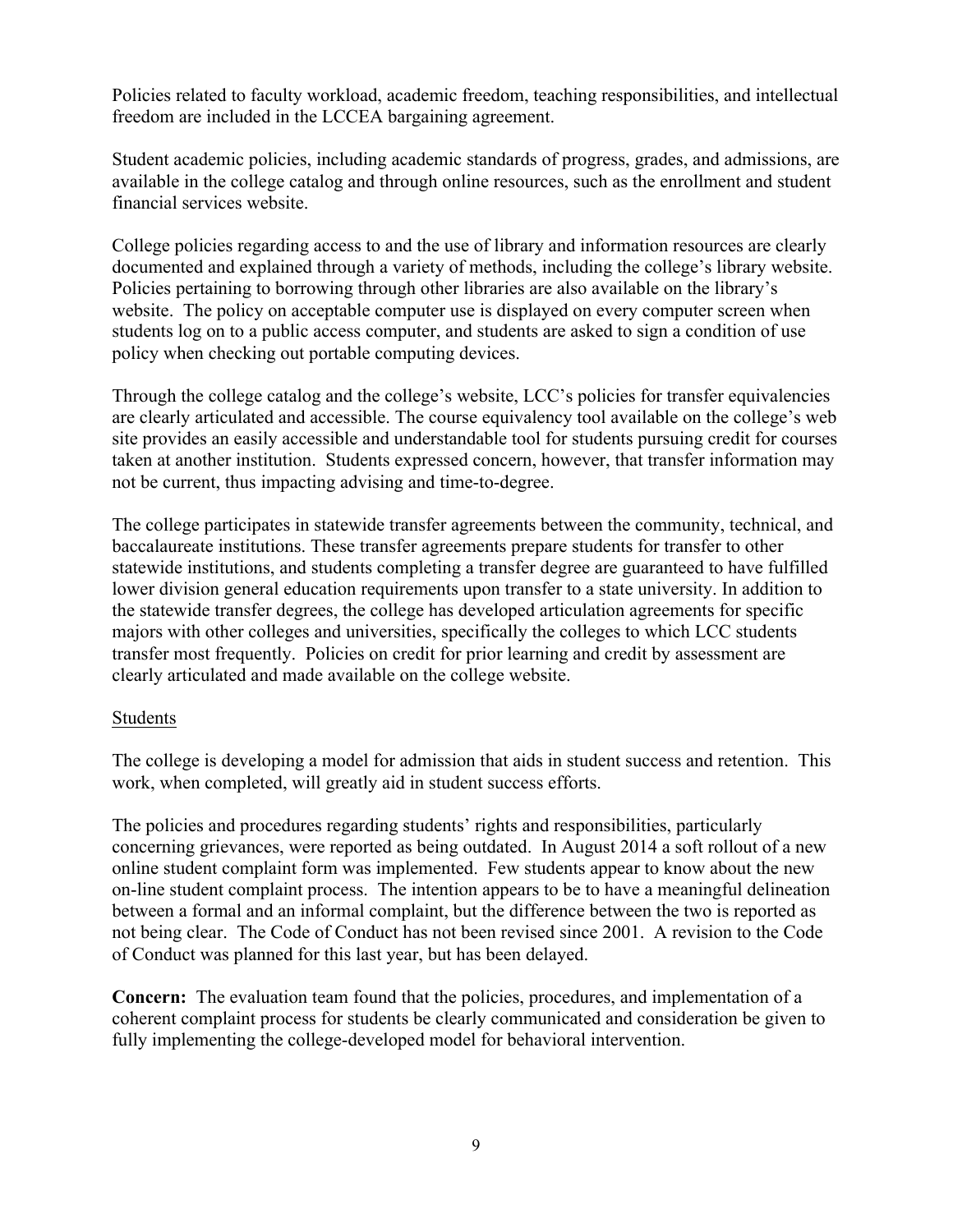# Human Resources

An online complaint form for employees was put into place in fall 2013. Consideration should be given to ensuring employees are aware of the new format and accompanying procedures.

The institution maintains and publishes widely its human resources policies and procedures; collective bargaining and exempt hiring information is readily available. Policies and procedures are reviewed by the Board of Education to ensure that they are fairly applied, consistent, and equitable to employees and students. While there are examples of documents and policies in paperless format that have been recently reviewed, there are also examples that appear to be dated.

Based on interviews and an examination of documents, LCC represents itself accurately, adheres to appropriate ethical standards, and has in place an appropriate conflict of interest policy. Intellectual property guidelines are in place, accreditation status is accurately represented, and contractual agreements are maintained through clear policy and oversight measures.

## Institutional Integrity

The college represents itself professionally and ethically in its publications to the public and to its constituencies. Advertising is reviewed and approved by the Marketing and Public Relations Department, and this review includes evaluation of accuracy and clarity of message.

LCC uses its website to clearly and effectively communicate its academic programs, policies, and services to students and the public. A website redesign following a college-wide study in 2012-13 has improved the timeliness and accuracy of information provided to students – both current and prospective – and the public.

The college has an annual catalog review process during which program requirements, courses, and prerequisites are reviewed for accuracy. This process is currently under study and is being moved to an electronic format to ensure changes are made in a timely and accurate manner that can be easily tracked over time. The results of the annual catalog review are correctly reflected in the annual publication of the college catalog, which is available in both a printed and online format.

The college demonstrates high ethical standards in its management and institutional operations. All board policies and college procedures abide by the standards of the Oregon Revised Statutes, which establish guidelines and direction for the College's operation as a public agency in Oregon. Monthly monitoring reports are provided to the board by college leadership and through these reports the effectiveness of policy implementation is assessed. Numerous policies provide guidance and direction to faculty, staff, administration, and board members regarding codes of conduct, appropriate hiring behaviors, and conflicts of interest.

LCC's Board Policy BP340, Contractual Authority, clearly states that "only the president, or formally designated representative(s) may commit the college to financial obligations or contractual agreements." In addition, Board Policy BP282, Purchasing Procedure, requires that all procurement be executed in accordance with Oregon statutes, Oregon community college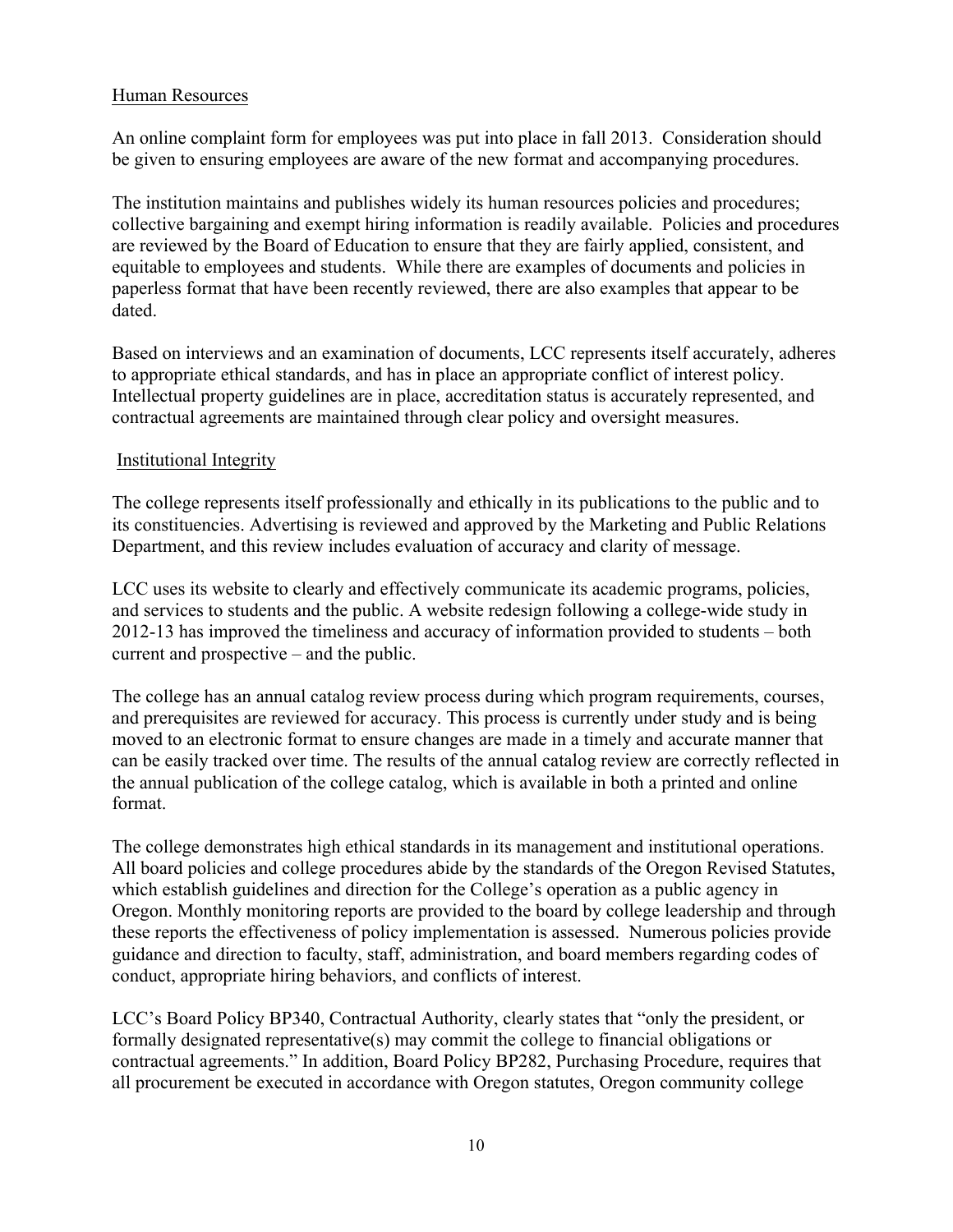rules of procurement, and relevant college policies and procedures, which are clearly articulated in COPPS.

## Academic Freedom

Faculty and students shared examples of adherence to standards that reflect academic freedom through expression and identification of sources associated with scholarly publications. Care is taken to differentiate between personal opinion and recorded knowledge.

## Finance

Policy and reported practices support a conclusion that the institution adheres to appropriate financial management and oversight. Audit reports also reflect that appropriate financial oversight is in place.

## **Standard 2.B - Human Resources**

The college has demonstrated that classified staff employees are evaluated regularly with regard to performance of work duties and responsibilities with some limited exceptions. Additional training may be needed in order to ensure managers are skilled in conducting evaluations.

**Concern:** It is suggested that policies, procedures, and practices concerning classified staff evaluations are clearly communicated and used to ensure both professional development and performance review.

The Human Resources Office takes pride in their regular review processes, revising policies and procedures to ensure that the institution employs appropriately qualified faculty and staff members. In 2007 the hiring process went entirely online. The Office of Federal Contract Compliance Programs (OFCCP) advised the College to centralize adjunct faculty and classified staff recruiting to more closely align practices with compliance expectations. The College centralized hiring processes and established hiring pools. This has resulted in substantially more success with aligning minimum qualification standards with applicant pools. The process also appears to be much more transparent than in the past.

Systems and processes are in place to ensure that faculty members are evaluated on a regular basis. They evaluations arrive in the human resources office and the information is scanned into the personnel files. One staff person is specifically assigned to oversee this intake process. The HR Office uses Banner ParaView, an open-source, multi-platform data analysis and visualization application, to provide evaluation tracking fields for documentation. This data template is then provided to the Instructional Deans to assist them with maintaining a five-year faculty evaluation cycle. A similar process is used for adjunct evaluations, which are required each year during their first three years of teaching.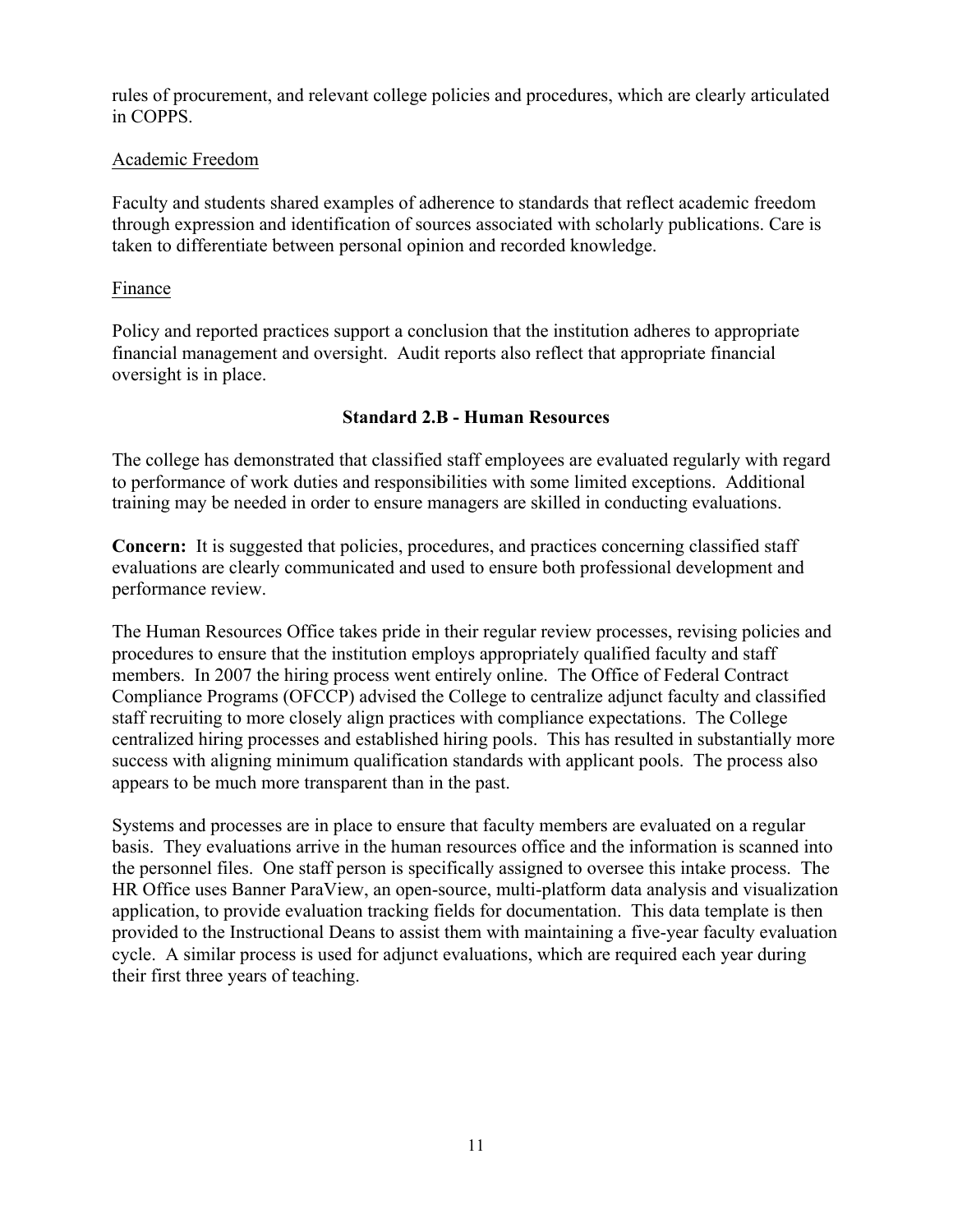## **Standard 2.C - Education Resources**

LCC offers three transfer degrees (AAOT, ASOT-Bus, AS), an Associate of General Studies (AGS) degree, 43 applied associate degrees, 29 one-year and two-year career technical certificates, 25 short-term career pathway certificates, and offerings in adult basic skills, English as a Second Language, and non-credit offerings.

The college has defined college-level student learning outcomes, which are published in the college's catalog and on the college's website. College level outcomes are known as core learning outcomes (CLO's). Two of LCC's transfer degrees, AAOT and ASOT-Bus, have agreed upon general education student learning outcomes which were determined through statewide faculty collaboration. Career and technical degrees and certificates also have program level student learning outcomes published in the college catalog and in degree templates.

LCC's courses and degrees require that students satisfy course requirements; courses and degrees have identified and approved student learning outcomes in some cases. LCC's courses and degrees, regardless of the offered modality, are in compliance with the College's credit hour definition, as established in board policy BP020. While the Curriculum Committee reviews credit assignments for course proposals based on appropriate levels of content and contact hours, members of the Curriculum Committee were not aware of the credit hour policy, and it is not clear how the assignment of credit is being regularly considered by them accordance with the policy.

Course outcomes are presented inconsistently with differing terminology in observed syllabi (e.g., course outcomes; learning objectives; student learning outcomes). There is not yet a formal assessment program that provides evidence that course outcomes are being formally assessed by faculty across the college or that the results of such assessments are being used in planning or curriculum revisions.

**Concern:** While faculty are publishing most course outcomes on course syllabi, they are identified using inconsistent terminology. Furthermore, there is not a clear plan for mapping core learning outcomes to all transfer degrees and there is no evidence that there is college-wide assessment of learning outcomes that is used to inform course and program planning and revisions.

Faculty exercise a predominant role in course and program design and the approval, implementation, and revision of curriculum. The college's Curriculum Committee, which is comprised of 9 faculty and 5 staff and administrators, has oversight of course and degree proposals and revisions. Following department and division review of course and program proposals, the Curriculum Committee makes recommendations to the college's vice president. For career technical programs, approval by the vice president leads to a submission to the Oregon Department of Community Colleges and Workforce Development for final approval.

**Compliment:** Faculty and staff serving on the Curriculum Committee demonstrate collaboration, dedication, and a commitment to high quality performance of their roles.

For selected courses and programs, faculty have developed instruments and rubrics to assess learning outcomes. While LCC's Assessment Team is working to implement student learning outcome assessment across the college, this is currently only occurring in selected areas and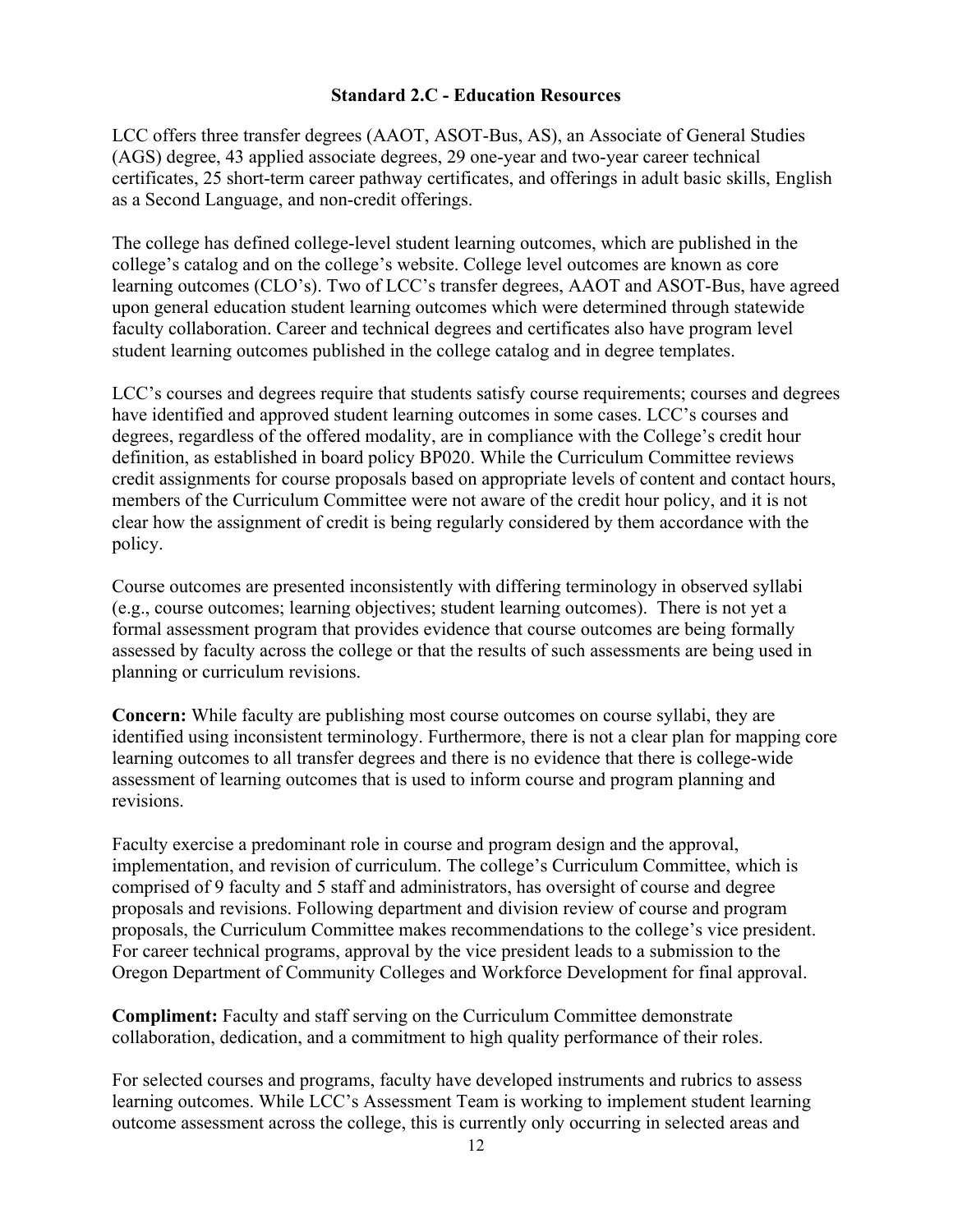programs. There are limited examples of formalized assessment of learning outcomes at the course or college levels.

Faculty developing new course proposals consult with library liaisons to review the library's collection and propose any necessary resources. This is documented in each course proposal submitted to the Curriculum Committee. Information literacy outcomes are included in each career technical program and information literacy is directly taught and assessed in required writing sequence courses for all degrees. These outcomes were developed through a statewide consortium of librarians and writing instructors.

Credit for prior learning is granted in accordance with the college's policies. LCC has well documented procedures and policies for credit by exam and credit for prior learning, and these procedures and policies are implemented by staff and by faculty with expertise in the associated discipline.

LCC accepts transfer credits from regionally accredited institutions following review by appropriately qualified administrators and faculty. For the institutions from which students transfer to LCC on a regular basis, the college develops articulation agreements to facilitate effective transferability of credit.

### Undergraduate Programs

These criteria are generally satisfied. The College complies with state guidelines, and there is sufficient evidence of this in the catalog. Transfer associate degree programs include a recognizable core of general education that aligns well with LCC's university partner institutions; an especially strong relationship exists with LCC's most significant partner, the University of Oregon. LCC's applied undergraduate degree and certificate program of 45 quarter credits or more contain a generally recognizable core of related instruction.

### Continuing Education and Non-Credit Programs:

All criteria for compliance with the guidelines for continuing education and non-credit programs are satisfied. Offerings, including those without credit, are consistent with the college's mission and are approved and documented through appropriate and consistent policies and procedures.

### **Standard 2.D - Student Support Resources**

LCC uses a wide array of methods to provide services, aid retention, and support student success. As one of the first colleges to create a "one stop center" for students, admissions, financial aid, and advising staff form a strong and cohesive team that focuses on student success. The college provides robust tutoring services that are certified by the College Reading and Learning Association. Students report that these support services are critical to their success in many courses and programs.

LCC has multiple dual-credit options, including College Now (students taking courses in the high school for both high school and LCC credit) and Regional Technical and Early College (RTEC) (high school students taking college courses on the LCC campus). LCC also hosts an Early College High School Options program—a consolidation of previously separated alternative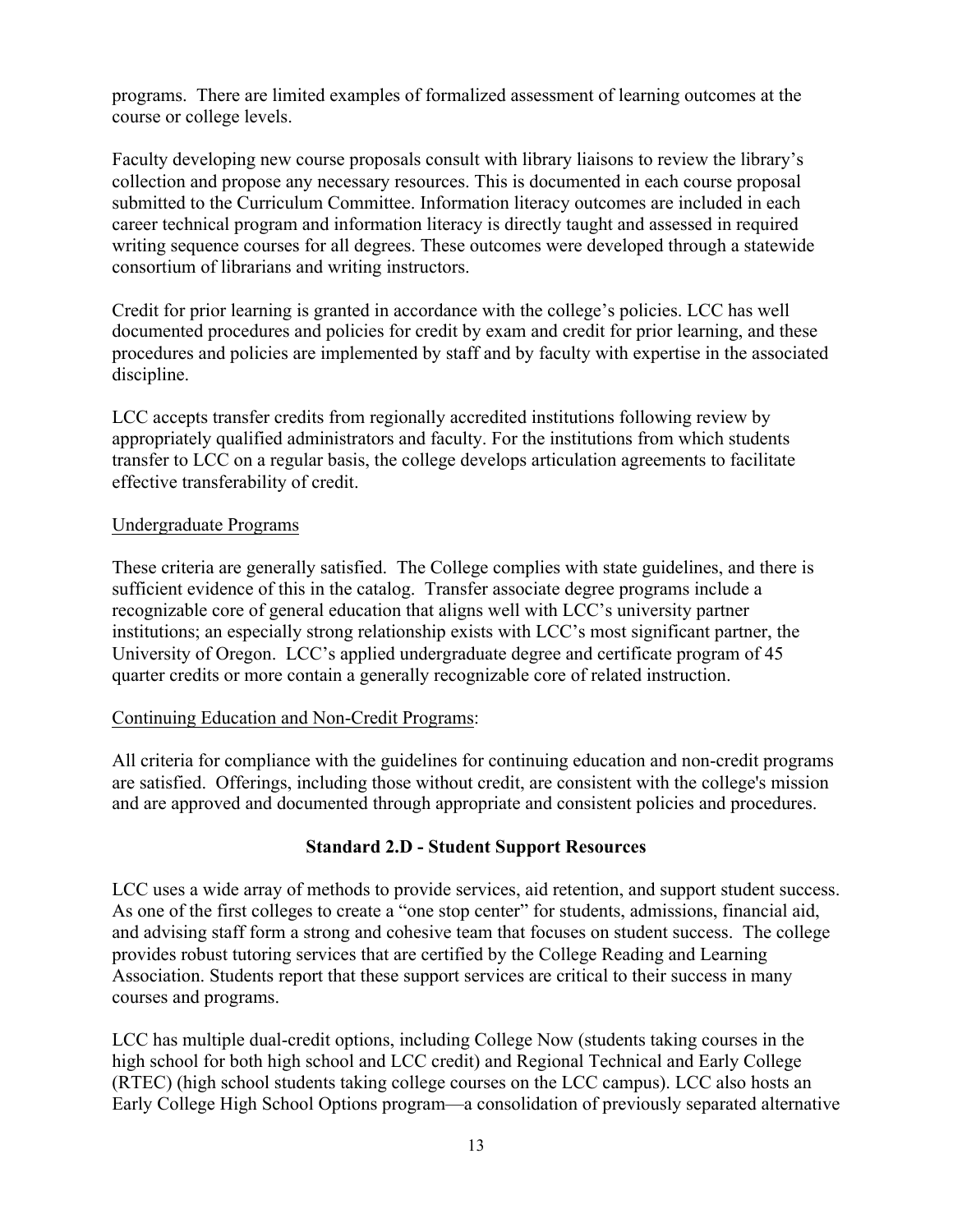high schools—which provides a pathway for enrolled students to earn a high school diploma while also beginning their coursework leading to a degree or certificate. LCC has well established policies for assessing the qualifications of high school instructors to teach college courses and a team of qualified staff and faculty oversee the implementation of these programs. LCC's outreach and recruitment efforts are expanding in scope in order to reach out to potential students that may not be currently enrolled in high school.

The college hosts monthly Explore Lane events at the campus to welcome prospective students and their families. Outreach and engagement is one of three core areas of LCC's pending Strategic Enrollment Management plan. At LCC's branch campuses (downtown Eugene, Cottage Grove, and Florence) the faculty and staff have created welcoming environments to provide students with services equal to those provided at the main LCC campus. Over the past few years, technology has been used to connect branch campus staff with staff at the main LCC campus in order to provide needed professional development so that students can be served in a timely and consistent manner without requiring trips to the main campus.

**Compliment**: The evaluator compliments the leadership, staff, and faculty at all LCC campuses for their steadfast commitment to providing equitable services for students at all locations.

The Financial Aid Department should be noted for diligently and thoughtfully addressing issues concerning the college's cohort default rate. In 2013 LCC learned that the fiscal year 2010 three-year cohort default rate (CDR) was 30.6 %, a precipitous rise from the previous year's rate of 19.5 %. In July 2013 a contract was signed with the \$ALT program, a national non-profit organization which provides free resources to students to help them to take control of their finances and student loans.

When the fiscal year 2010 three-year CDR was received by LCC, the Financial Aid Office convened a Default Prevention Task Force that included representatives from faculty, institutional research and planning, and information technology, in addition to financial aid staff. This group submitted a Default Prevention Plan. As a result, significant efforts were put into place during 2013 to provide front-end financial literacy education to students with the planned outcome to minimize student loan debt. These and other associated actions resulted in a 47% decrease for unsubsidized loans during the award year 2013/14.

**Compliment:** The evaluator compliments the Office of Financial Aid for their commitment to seeking innovative solutions to address a rapidly-escalating cohort default rate.

# **Standard 2.E - Library and Information Resources**

Collection resources at the LCC library are sufficient in both depth and breadth of holdings and level of appropriateness; they provide adequate access to fulfill the requirements of the standard. The physical book collection has been augmented by electronic titles in order to better utilize physical spaces and provide access to collection assets for both online students and those attending classes at remote teaching sites. Extensive periodical database holdings complement the collection of physical and electronic monographs. An examination of several subject areas and the nursing collection indicate both currency and in depth holdings within those collection areas. Additional print materials are available to the LCC community through its membership in the Orbis Cascade Library Alliance. Library faculty support is notable, with evidence of a strong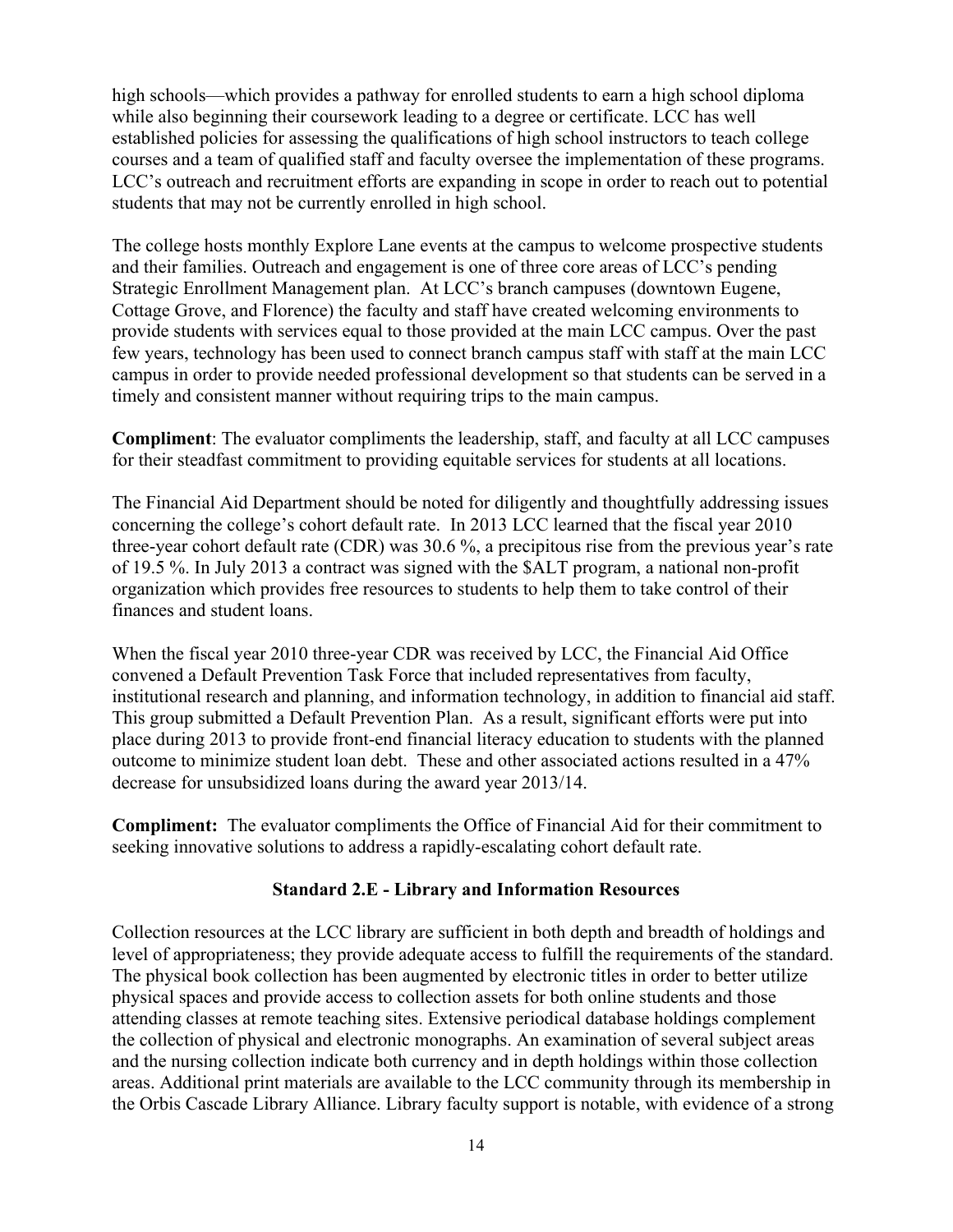effort to provide LCC faculty with online resources such as class materials, assessment tools, tutorials and embeddable widgets for online classes.

Evidence noted above indicates library collections support the core themes of the institution. A strong, comprehensive collection development policy is posted on the library website. Subject area funding allocations are based on usage patterns and curricular emphasis. Overall funding for materials appears to have been relatively stable although it has declined somewhat recently. Alternate funding via Perkins Grant and student tech fees have been used to subsidized database resources. Overall the library offers an excellent collection designed to support the college curriculum with both physical and electronic assets.

Planning for Library services at LCC is centered in the Librarian's Council, a group consisting of the professional library staff and the director. The council meets weekly. Their scope includes consideration of input from various sources, initiative planning, collection development issues, analysis of usage data and the development of departmental goals. There is evidence library staff used input from students and also relied on students for user testing during its website redesign project. Results from a 2011 student survey were utilized by library staff to assess student satisfaction with library services and to help refine planning for new spaces being created in the library remodel project. Teaching faculty indicated library staff regularly solicit input regarding collections and services.

All professional librarians including the director have liaison responsibilities for specific academic disciplines. Librarians serve on a number of significant committees within the college. Staff indicated participation in those committees provides a staff connection with instructional issues within the college and serves as channel for input for curricular needs.

The library participates in LCC's annual Unit Planning process which is described as a piece of the college's overall planning effort. It was clear from conversations with both library staff and other college staff that the Unit Planning process is largely viewed by employees as a budgeting process and not as a planning or performance improvement tool. Although there is evidence library staff solicit feedback from the LCC community, the development of a more formal and systematic approach to data collection, analysis and planning is reported as being needed.

Evidence of the emphasis placed on information literacy by library staff is abundant. The library website offers a large selection of online tutorials for students including many specific to information literacy topics. Other notable items include a scored information literacy tutorial, an extensive list of research guides and short tutorials on subjects such as the research process, choosing a paper topic and deciphering class assignments. Online resources have been further segmented into subject specific collections for easier access by Lane students. Overall the library website serves as an effective vehicle for disseminating information literacy resources to the college community at all its teaching locations and online teaching environment.

Information literacy services provided for faculty curricular development are extensive. An information literacy toolkit available on the library website includes a comprehensive collection of information literacy curricular resources faculty can use to incorporate information literacy components into their classes. Sections offered include the basics of information literacy, handouts and tutorials, information on assessment, links to research guides and catalog search widgets suitable for embedding in online classes. Resources provided are linked to specific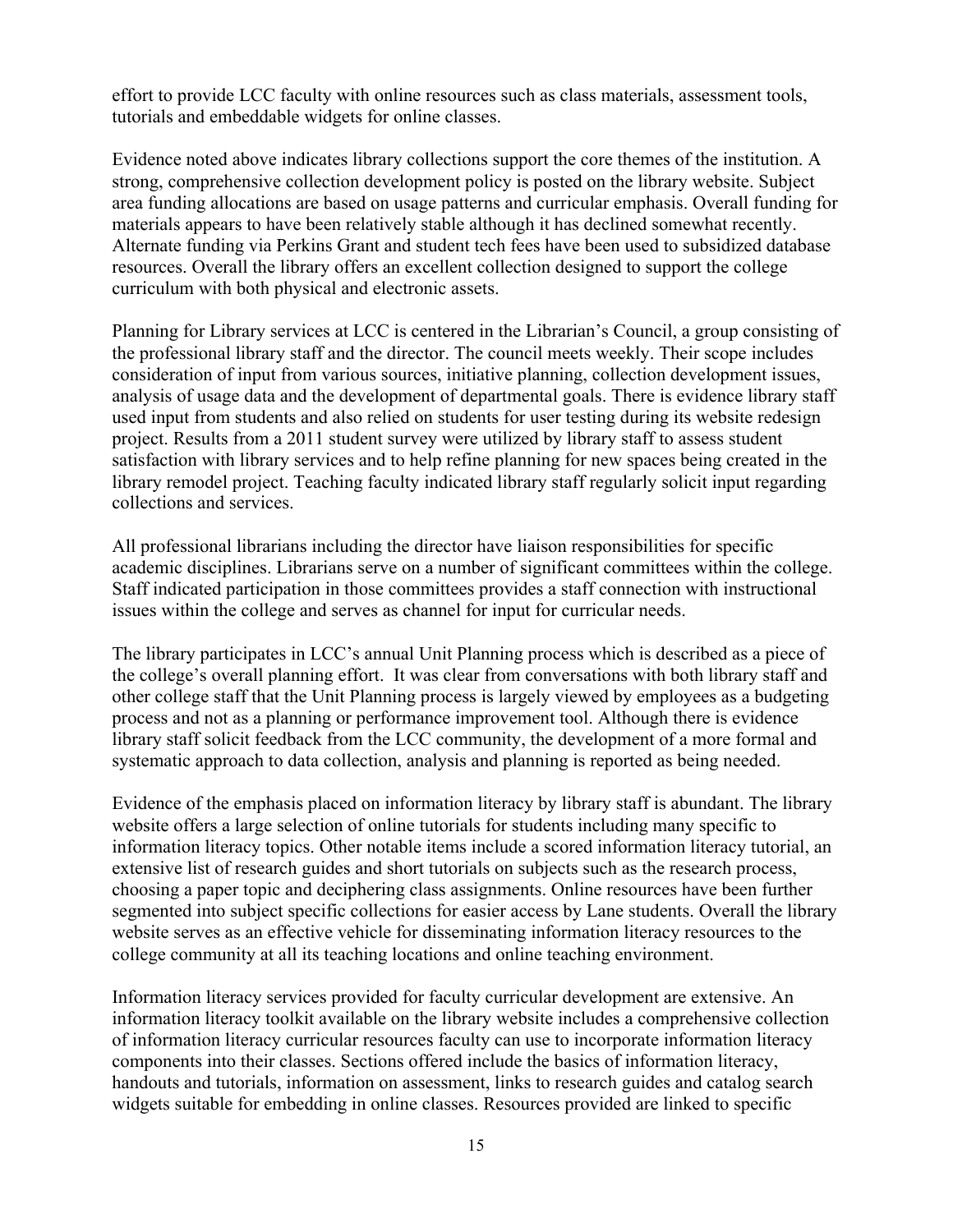information literacy components of course learning outcomes in Writing 121 and 122 classes. Although information literacy is mandated as a course learning outcome for the Writing 121 and 122 classes, faculty indicated they have collaborated with college librarians on information literacy aspects of their writing classes.

Within the library itself, research lectures are offered to faculty for their classes via a very helpful web form that includes an assignment timeline to help faculty plan when to schedule instruction sessions with library staff. Data indicate some decline in the number of sessions recently but an overall increase in the number of sessions over the past eight years. Information literacy activity is also conducted at the reference desk through one-on-one sessions with students.

Evidence indicates library staff are using statistics and input generated from a variety of sources to evaluate services provided to the LCC community. Database usage statistics support decisions on adding and eliminating databases from the library database collection. Information contained in the accreditation report and gathered on site provide evidence library staff interact with college faculty about library resources and services. Other activities, such as the 2011 student use survey, provide evidence library staff are using student input and data to evaluate services and resources. Collection development in particular appears to be a very well organized effort.

Assessment of information literacy activity is less well defined. Professional library staff indicated their teaching style incorporated elements of assessment during their classes, although examples of this activity were not evident. Staff also noted they had tried student surveys conducted at the end of their instructional sessions but felt the results were not useful. Overall some evaluation and assessment activities appear to be ongoing and others more sporadic.

The student survey conducted in 2011 yielded valuable input from students about library services, but has not been repeated. Evaluation of collection development is built into the collection development policy and appears to work very well. Evaluation of other services such as information literacy classes is lacking. The development of a more formal, systematic approach to assessment and evaluation of library services would be beneficial.

Library user information appears to be secure. For example, access to patron records by student workers is limited with access level controls, and user passwords are encrypted, as are FTP sessions containing patron information.

Through conversations with library and other teaching faculty, library staff and other college staff, there is evidence to indicate the lack of a permanent library director may be adversely affecting the department's ability to accomplish its support mission to the college community, as well as detracting from planning and assessment efforts.

### **Standard 2.F - Financial Resources**

The institution has provided evidence of a systematic, integrated, comprehensive, multi-year strategic plan to guide financial resource allocation for the future. Long range planning for financial resources should also be incorporated into strategic plan goal setting, timelines, measurement and use of analyzed findings about implementation efforts. The college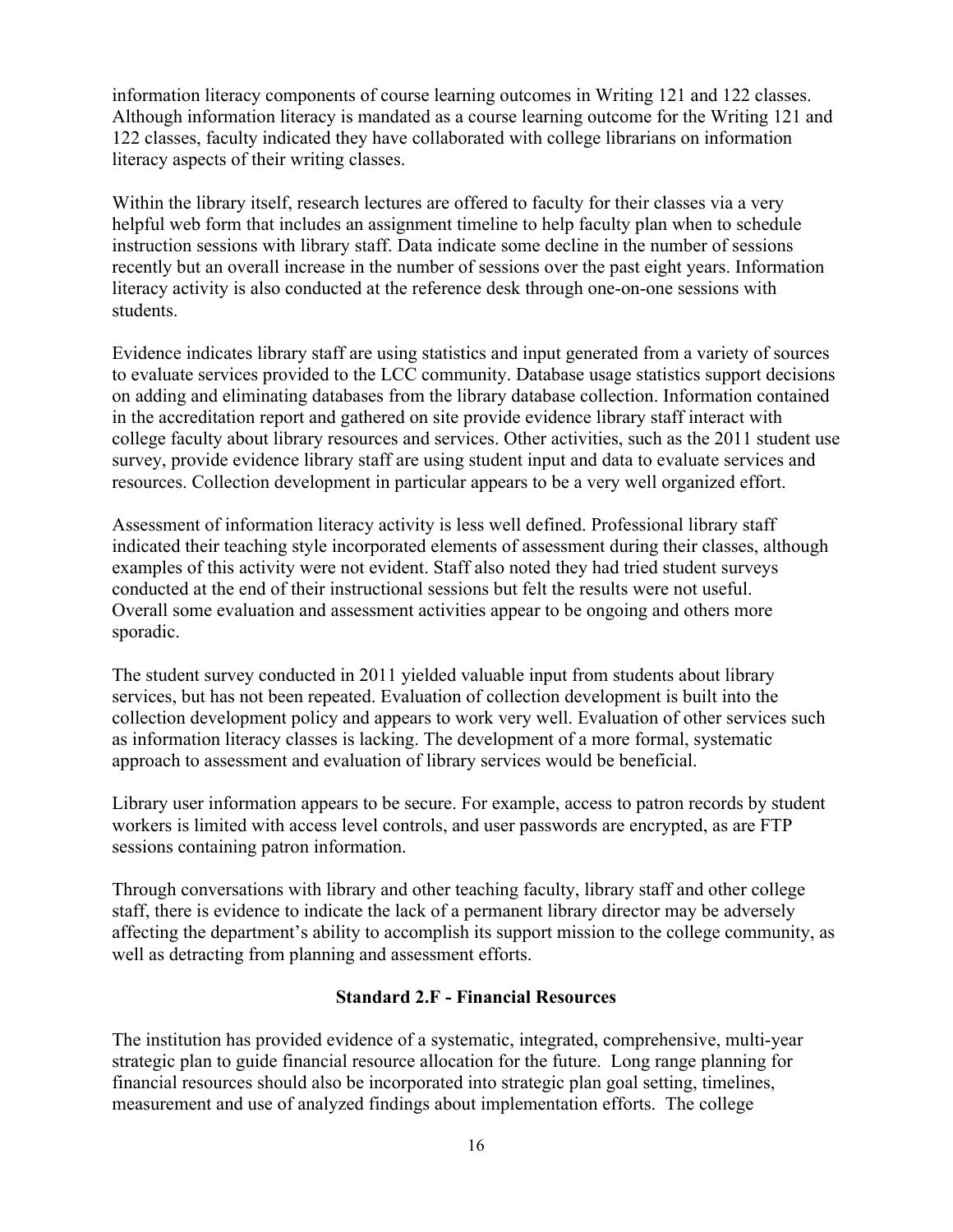operational planning process involves many individuals, including substantial representation from the community, and students. Robust historical data sets are included in the budget process. However, it is suggested that a long range plan specific to financial resources be developed to enhance the institution's decision making around the future implications of today's resource allocation decisions, as well as supporting implementation of the strategic plan and achievement of mission fulfillment. Beyond financial resource planning for operations, the institution must develop a business continuity plan to support operations after a catastrophe occurs.

# **Standard 2.G - Physical and Technological Infrastructure**

The institution has not provided evidence of a systematic, integrated, comprehensive, multi-year strategic plan to guide physical and technological infrastructure for the future. Long range planning for these resources must be incorporated into strategic plan goal setting, timelines, measurement and use of analyzed findings about implementation efforts. A robust, participatory campus master plan process is ongoing, but not yet complete. A facilities master plan was in place through 2008, but there is no current version of this document to guide facilities' alignment and contribution to the overall strategic plan.

Similarly, while conceptual work is being done in preparation for development of a technology long range plan, currently no strategic or long term plan for technology exists to guide resource allocation for this critical support to instruction, or to demonstrate alignment and the contribution of technology to achieve mission fulfillment. Key long range planning documents for resources must be developed, consistent with a comprehensive college strategic plan, to align facilities and IT with future plans for teaching and learning. Beyond resource planning for operations, the institution must develop business continuity plans to support infrastructure operations after a major emergency occurs.

### **Summary of Standard Two**

There is a wide array of strong, effective programming (academic and support services) in place at LCC. Administrators, faculty, and staff are focused on the mission and related core theme. The institution has carefully managed challenging budget reductions, conserving staff and faculty resources necessary to ensure the greatest impact on student success. As will be discussed in the section that follows, proactive, systematic planning is needed in order to ensure decisions are informed by data and lead to mission fulfillment.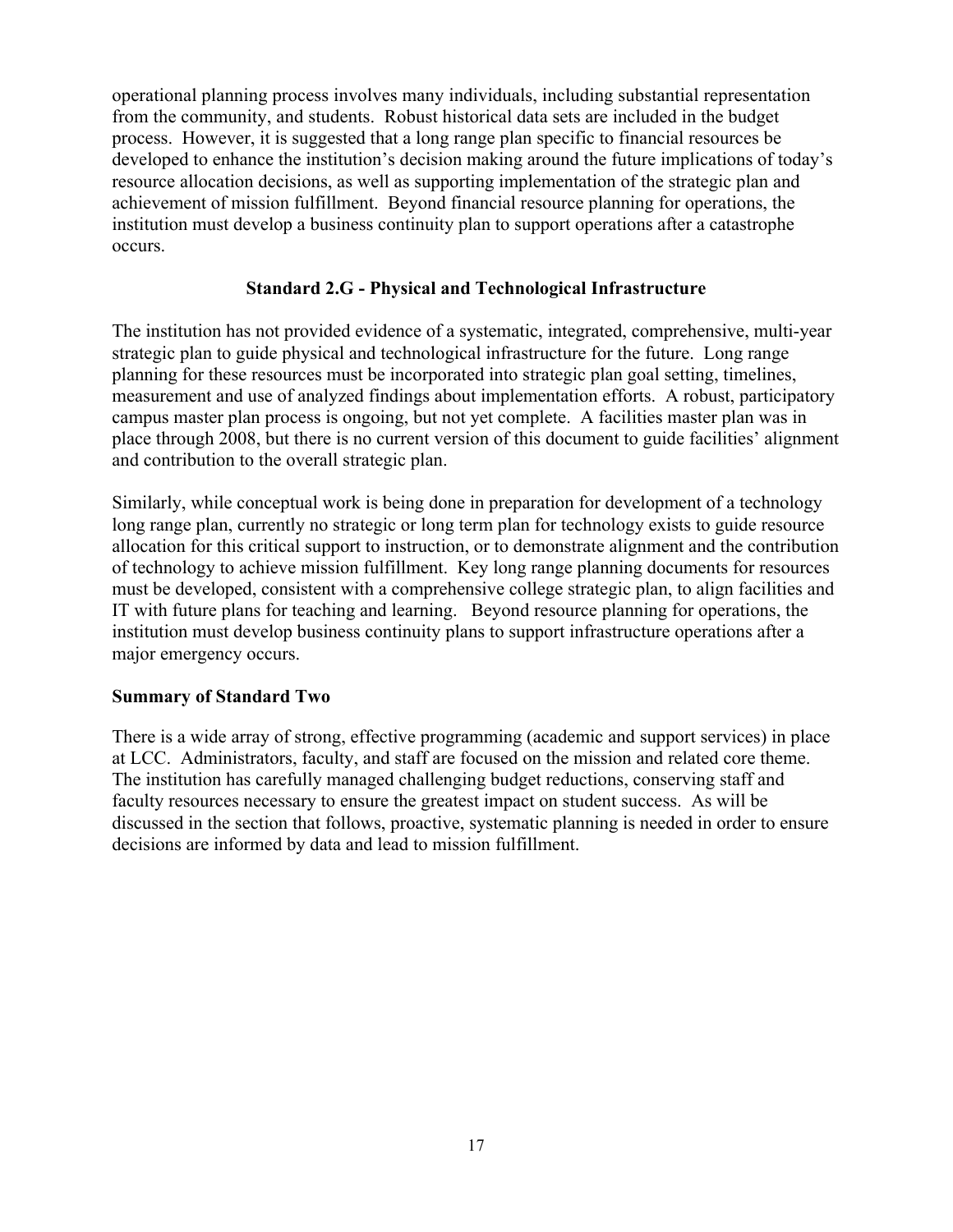# **Standard 3 – Planning and Implementation**

# Institutional Planning

LCC is engaged in many planning activities and collects a wide range of data. The team, however, received frequent responses from members of the college community that they were "in the process of developing a plan" for areas such as student services and others. Initial planning work is to be commended; however, on-going, purposeful, systematic, integrated, and comprehensive planning must be accomplished. The institution's strategic plan is in the process of being updated, as is the capital master plan. Information technology planning is underway and noted by LCC employees as being both informative and future-oriented. Financial planning is accomplished prior to each legislative session, but there was limited evidence of a more systematic, long-term approach to financial forecasting and business continuity planning. Academic planning is done through unit plans each year; faculty noted that these are actually viewed as budget requests, not long-term programmatic guides, and fail to make a link between this activity and improved performance of the institution.

**Concern**: The institution fails to fully engage in on-going, comprehensive, integrated, and systematic planning activities that clearly articulate priorities, guide decisions on long-term institutional resource allocations and priorities, and protect the institution in the event of catastrophe.

## Core Theme Planning

The institution's six strategic directions frame the selection of programs and services. At the current time, annual unit planning is predominantly linked to strategic directions. Units have consistently linked their annual plans to at least one strategic direction, usually for the purposes of requesting resources. However, the inclusion of core themes in comprehensive institutional planning is inconsistent. Many units and college councils report that they have yet to align planning efforts to core themes.

**Concern**: The evaluation team found that planning for core themes is inconsistent within the institution's comprehensive planning and there was limited evidence of alignment between programs and services planning and core theme planning.

# **Summary of Standard Three**

Systematic, proactive, on-going planning efforts must be developed and/or verified with respect to their alignment with core themes, strategic directions or goals. There is evidence that LCC implements the results of the data collection and evaluation being done, but the unclear relationship and organization of planning efforts fails to maximize the power of these results.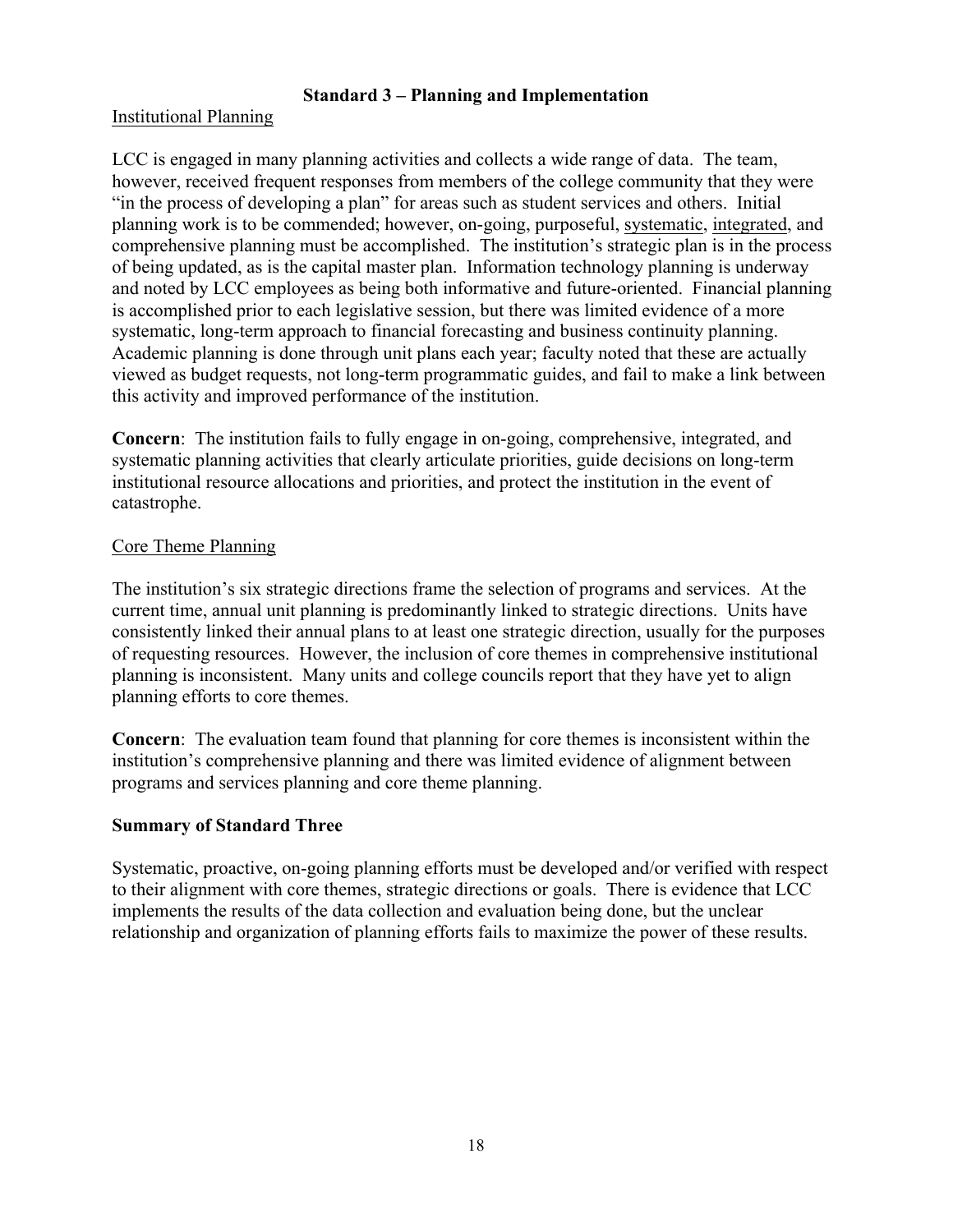## **Standard 4 – Effectiveness and Improvement**

## Assessment

## Core Theme One – Academic Transfer

LCC has a well-developed relationship with a wide range of four-year institutions, most notably the University of Oregon. Through a series of articulation agreements students have clearly defined pathways that support and inform their transfer to four-year institutions. According to student reports, many transfer-related faculty make themselves readily available and help shape and influence student program focus. There is also a high regard for academic preparation for transfer and associated support services for writing, math, and information literacy.

As reflected in the Core Theme One Institutional Score Data, LCC has engaged in a systematic assessment of student achievement that covers many of the criteria listed in Standard 4.A.3. However, this information is not featured in the score card data provided for the other three core themes. However, what is missing from the Core Theme One results are specific data that differentiates for the requirement of "wherever offered and however delivered". Also not reflected in the scorecard data is whether or not this process is regular and comprehensive. It is unclear whether all faculty with teaching responsibilities fully assume responsibility for evaluating student achievement of clearly identified learning outcomes.

### Core Theme Two – Career, Technical, and Workforce Development

LCC is engaged in ongoing systematic collection and analysis of meaningful, assessable and verifiable data in evaluating the accomplishment of the three core theme objectives in the Career Technical and Workforce Education core theme. Programs at LCC that require national accreditation (Physical Therapy Assistant, Dental Assisting, Dental Hygiene, Diesel Technology, Nursing, and Respiratory Care) are engaged in ongoing, systematic collection of data, in evaluating programs, and in evaluating course, program and degree outcomes.

**Concern**: Programs at LCC that do not require national accreditation are not engaged in program review and learning outcome assessment at the course, program, and college level. LCC has several Career Technical and Workforce Education performance feedback mechanisms that are actively listened to. For example, LCC has a nationally recognized internship/cooperative education program—85% of programs at LCC require some kind of co-operative education experience. This program provides students and the institution valuable information with regard to students' job readiness. The strengths of the co-op and advisory committee system could be leveraged further as indicators within objective 2 (career technical student are prepared for employment).

**Compliment**: The co-operative internship program, advisory committee system, Perkins planning and career pathways roadmaps are strong programs and services that provide excellent feedback with respect to accomplishment of Career Technical and Workforce Education core theme objectives.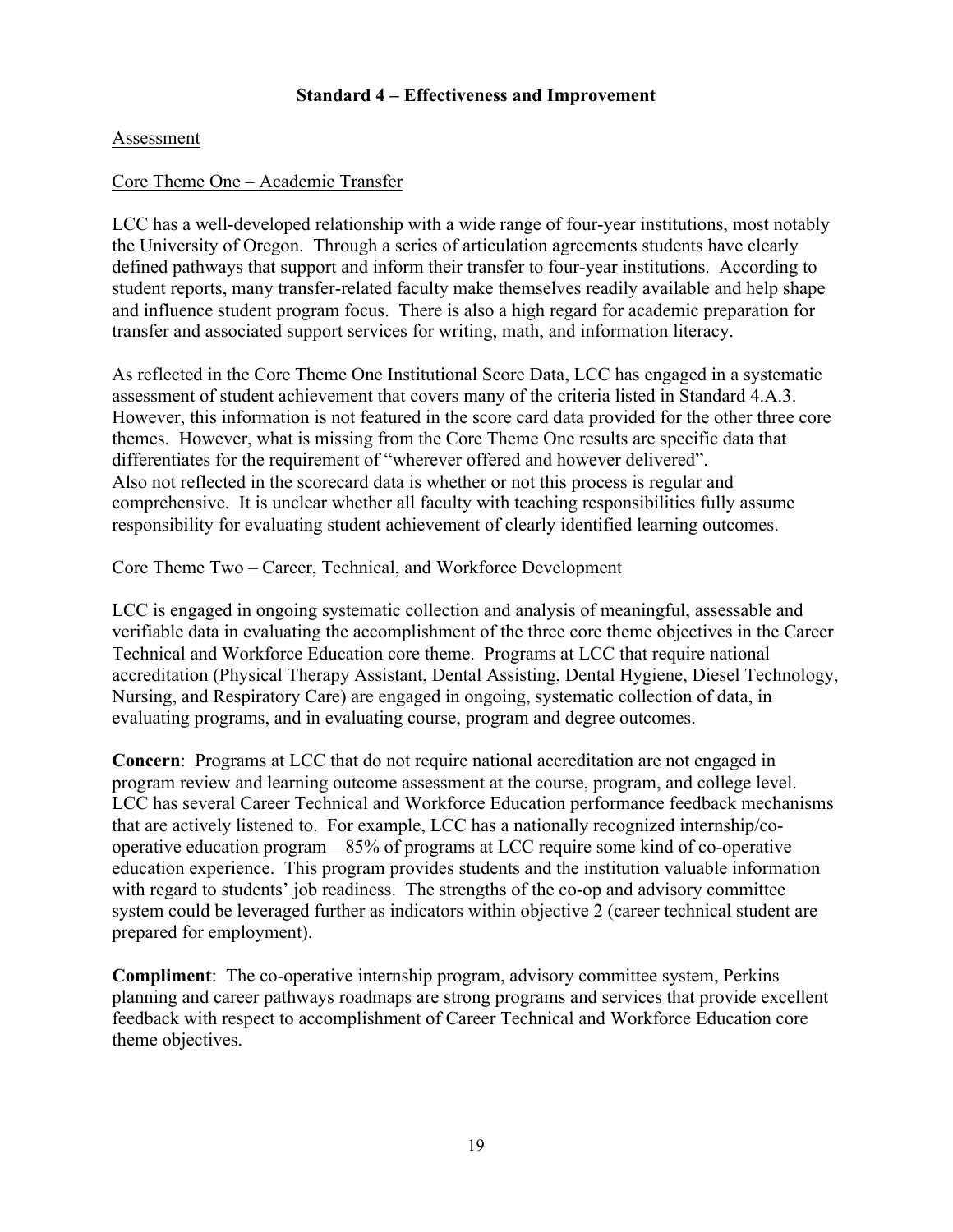# Core Theme Three – Foundational Skill Development

Core Theme Three focuses on foundational skills development, which includes the areas of precollege level math, writing, reading, English as a Second Language (ESL) and Adult Basic and Secondary Education (ABSE). For each of the three objectives, a selection of meaningful indicators of achievements has been identified, and each indicator has been assessed by the core theme team to determine a rating on a scale of 1 to 4. LCC defines success as having 90% of the indicators rate a level of 3 (achieved) or 4 (exemplary). For Core Theme Three, 11 of 15 indicators were rated at a level of 3 or 4, for a total of 73% of the indicators meeting the institution's standards of successful achievement. While this does not meet the goals of the institution, there is evidence that the core theme team thoughtfully assessed the data, compared themselves to other institutions, and rated itself fairly and critically.

Through the college's participation in Achieving the Dream (ATD), LCC has begun to gather, disaggregate, and assess its progress in the area of foundational skills development through the use of meaningful and verifiable data. The objectives for Core Theme Three are well developed and focus on student progression, completion, and employment.

The college engages in an annual unit planning process, but faculty and staff are not wellinformed about the application of unit planning as it pertains to institutional effectiveness, performance improvement, and mission fulfillment. A new program review model holds promise for improving this assessment of programs and services.

For Core Theme Three programs and services, there has been a critical review of data related to the indicators of achievement supporting the core theme objectives, but the recent identification of the indicators and their corresponding assessment has not yet led to a formal establishment of new goals as a result of the assessment.

Since the courses in foundation skills development do not directly lead to a degree, there are not established program level learning outcomes associated with these courses. There are course outcomes for these courses, however, there is no evidence that these course outcomes are formally assessed across all sections of the college. In the case of several of these pre-college courses, there are standardized assessments of learning that are used, such as TOEFL, CASAS, and GED exams. These related programs regularly review these scores and use these scores to support planning for improvement in their programs. Examples include changes to the developmental reading pathway and changes to orientation for ESL and ABSE students.

The institution is moving toward a process that holistically evaluates the alignment, correlation, and integration of programs and services with respect to the accomplishment of core theme objectives. This is somewhat evident with respect to foundational skills development, in which the college has utilized data to assess the effectiveness of its programs and services in improving student progression, retention, completion, and employment.

### Core Theme Four – Lifelong Learning

The Lifelong Learning (LL) department provides quality services and programming. LL has engaged in recent efforts to turn much of their program into a self-support model for financing. Lifelong Learning includes the Successful Aging Institute (SAI) and the Small Business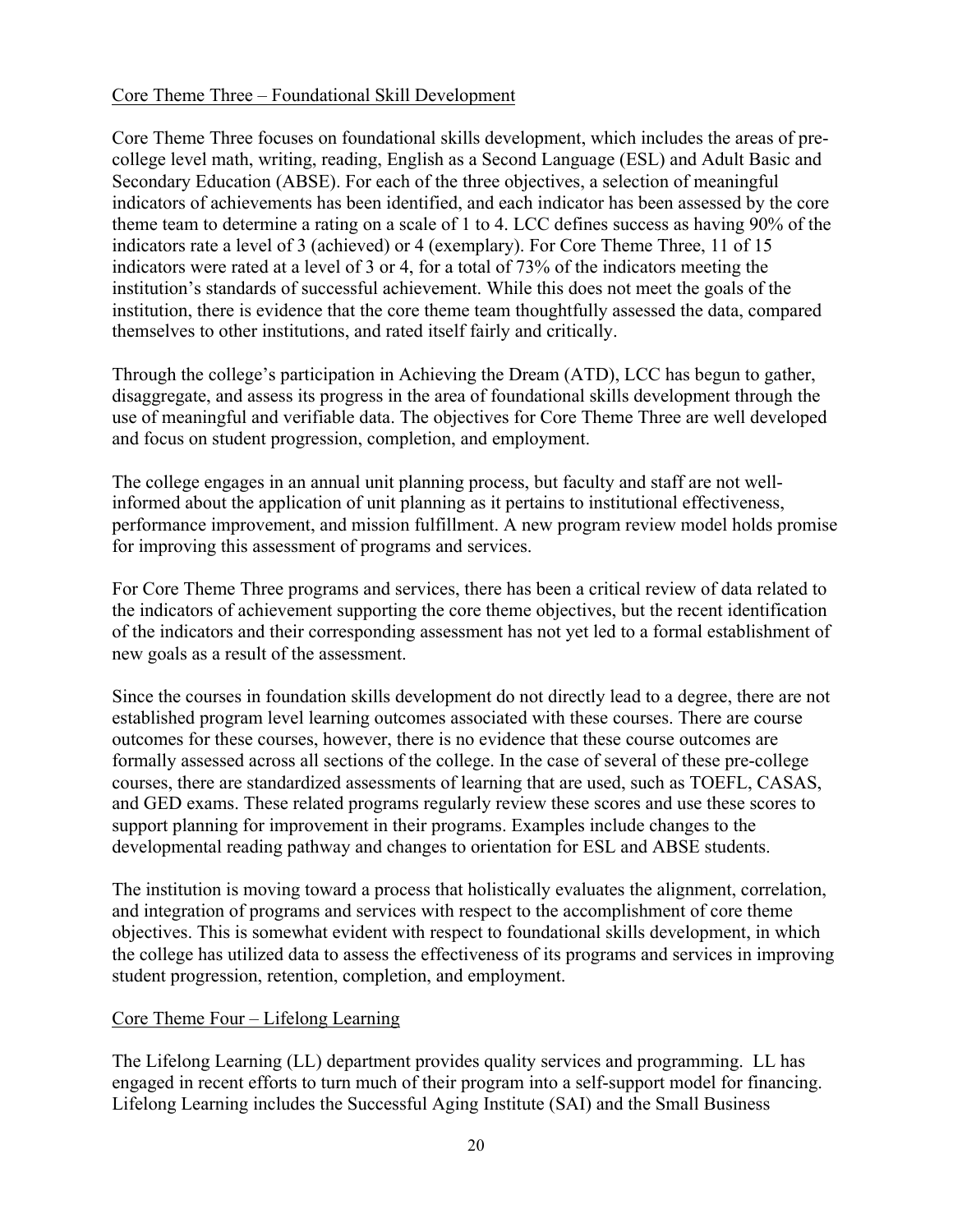Development Center (SBDC), which houses the Employer Training Services Department (ETS). All of these units offer non-credit educational programming and services. During the academic year 2012-2013 LCC enrolled 14,360 non-credit students. In addition, 2,488 credit students were also enrolled in non-credit coursework.

To further the strategic direction of a sustainable learning and working environment, the LL department has slashed printing costs by roughly 25% over the last two years. In addition, this past year the department has re-structured their budgeting model in order to work toward greater self-sufficiency despite significant previous contributions (\$500,000 annually) from the college.

The LL Department has also become an advocate in encouraging the state to allow to granting of training certificates. These training certificates are valued by business and industry because they provide evidence that their employees have learned certain skills.

### Summary of Assessment

There is no evidence, from discussions with staff, faculty or administrators, that the institution evaluates holistically the alignment, correlation and integration of programs and services with respect to accomplishment of core theme objectives.

There is no evidence, from discussions with staff and faculty, that the institution evaluates holistically the alignment, correlation and integration of planning, resources, capacity, practices, and assessment with respect to achievement of the goals or intended outcomes of its programs and services, wherever offered and however delivered. It was evident from discussions with administrators that such planning takes place, but since there remains many issues around the current process of assessment and program review, it cannot be said that LCC conforms to Standard 4.A.5.

There is no evidence, from discussions with faculty and administrators or from the scorecard data, that LCC regularly reviews its assessment processes to ensure they appraise authentic achievements and yield meaningful results that lead to improvement.

**Compliment**: Though LCC has much work to do on assessment, the on-going work of the Assessment Team (A-Team) is an important force for helping LCC continue to develop and implement an effective assessment process.

**Compliment**: Though, at this time, LCC has no comprehensive system of evaluation of its programs and services, it was clearly indicated by administrators directly involved, that in the development and implementation of a program and service review process that faculty will have a primary role in the evaluation of education programs and services.

**Concern**: Campus wide there is a major misunderstanding of what assessment and the assessment process is, as defined by NWCCU. When faculty were asked (at the Faculty Forum) to articulate their understanding about what institutional assessment means, most had no idea about the concept. The few responses offered where highly varied as to an understanding of assessment. These included responses to the effect that assessment is voluntary, no awareness of an LCC plan to develop an assessment model, and that assessment was done only when necessary to fulfill external funding requirements. Discussion with administrators indicated that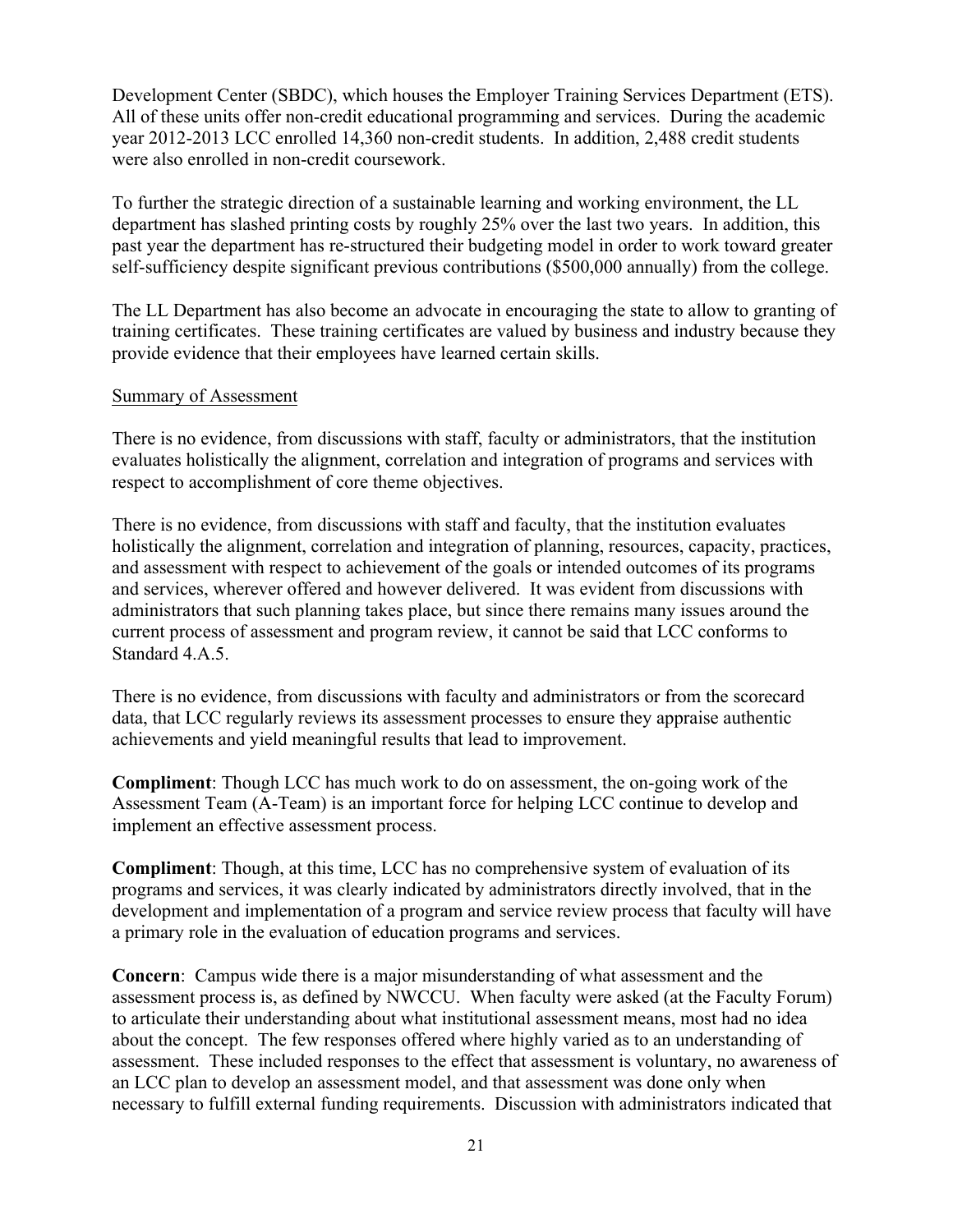they were aware of the necessity to begin developing a comprehensive model of the assessment process.

**Concern**: As with assessment, LCC has continued work to do in the development and implementation of an effective system of evaluation of its programs and service. While the administrators interviewed are clearly motivated to bring about an effective model, a great deal of thought and planning is still required. When faculty (at the Faculty Forum) were asked about institutional program review, as with assessment, the few responses received clearly indicated very little understanding of the purpose or process of an effective evaluation of programs and services. On-going discussions will be needed in order to effectively lead the institution into the next accreditation cycle.

## Improvement

# Core Theme One – Academic Transfer

The primary Core Theme One evidence provided in regards to the questions listed in Standard 4.B.1 come from scorecard data. The identified indicators do appear to reflect achievement; the discussion of the results is largely descriptive. Interpretive statements are general and limited suggestions are offered as to how these interpretations might be used to inform planning, decision making and allocation of resources and capacity.

Evidence was found to suggest that LCC uses the results of its assessment of student learning to inform academic programming, learning support, and other practices that lead to enhancement of student learning achievements. Some faculty report, however, that they are unaware of how the results of assessment are used for institutional improvement and mission fulfillment.

### Core Theme Two – Career, Technical, and Workforce Development

While the six strategic directions are deeply rooted throughout institutional improvement efforts, the four core themes do not have the same stature among campus constituencies. The concept of core themes was not yet developed at the time LCC approved its strategic plan in the spring of 2010. The intent of the organization is to address this with their new five year strategic plan which is currently under development.

**Compliment**: LCC has identified that it needs to become more explicit with core theme language to campus constituencies.

Currently, LCC doesn't separate core theme areas into monitoring reports. Instead, elements of core themes are integrated into reports to the Board of Education centered on the six strategic directions. Work on the six strategic directions has resulted in several areas of improvement that impact Core Theme Two. Some examples of improvement include the development of first year experience learning communities that has improved career and technical student achievement in college level writing courses and the development of career pathway certificates to allow students to earn stackable credentials that apply towards an Associate of Applied Science degree.

# Core Theme Three – Foundational Skill Development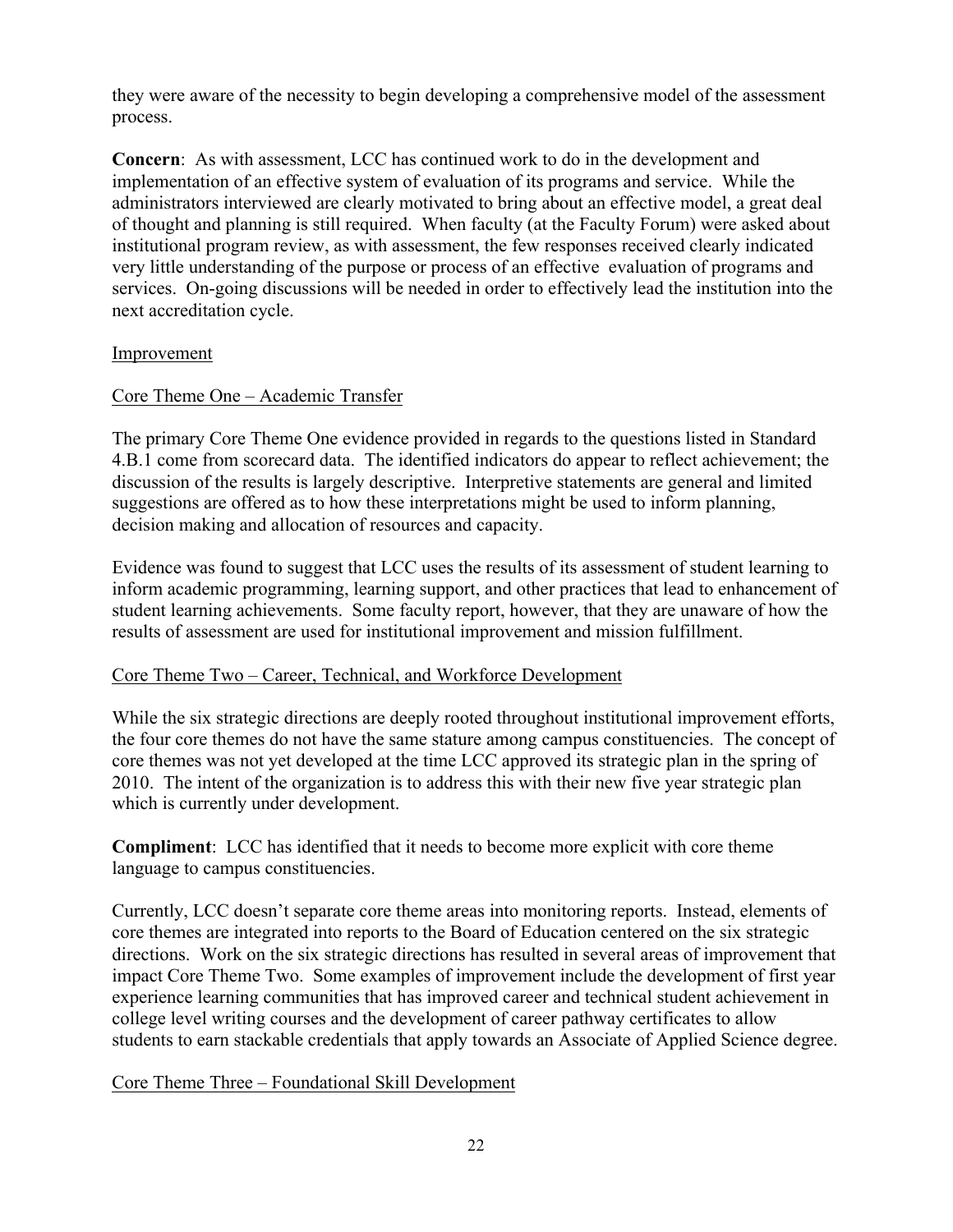Each of the four core themes has a team of faculty, staff, and administrators tasked with developing the objectives, indicators of achievement, and assessing the related data. For Core Theme Three, the indicators identified are meaningful selections that challenge the institution to consider student progression, completion, and employment.

In large part due to LCC's participation in Achieving the Dream (ATD), there is evidence that the institution has a committed focus to improved student persistence and completion as well as improved reading, writing, and math pathways that encourage early student enrollment in math courses and a more rapid progression to college level coursework. Data related to student success and math enrollment and progression was shared with key stakeholders and, as a result, changes have been implemented in advising, placement, and math pathways. Similar changes have been made in developmental reading courses, including the implementation of a Reading Apprenticeship strategy. LCC has engaged numerous stakeholders in this work, as evidenced by its campus teams and by an inclusion of faculty, staff, administrators, board members, and students in ATD activities.

The college has committed substantial resources to this work through its participation in ATD, and it believes that the investment has been worth the improved student retention gains in these areas. Recently, the College was awarded Leader College status by ATD, which is a notable and hard-earned accomplishment for LCC.

**Compliment**: The evaluator compliments LCC for its participation in Achieving the Dream and its recent designation as an ATD leader college. The college has shown a demonstrated commitment to improved student outcomes and has implemented innovative approaches to supporting students as a result of reviewing institutional student performance data.

While there is not yet a college-wide approach to assessment of student learning and the use of these results to inform planning and practices, the programs in foundational skills development do use the results of standardized exams to inform program planning and revisions. The results of these student learning assessments are evaluated and made available to the faculty and administration in these areas.

# Core Theme Four – Lifelong Learning

LCC has a viable and engaging lifelong learning presence. Of all core themes, Core Theme Four is the most developed with respect to assessing offerings in light of improvement. Regular and systematic feedback is examined and used to determine program offerings. Information and data from a variety of sources is used to ensure resources are used in an effective manner. As with other core themes, the results of this assessment process fails to "roll up" to inform mission fulfillment.

# Summary of Improvement

LCC is engaged in a number of assessment activities. There is data being collected to inform program decisions, resource allocation, and service delivery, little no evidence to suggest that a viable model is in place to holistically guide improvement at the institutional level. **Summary of Standard 4**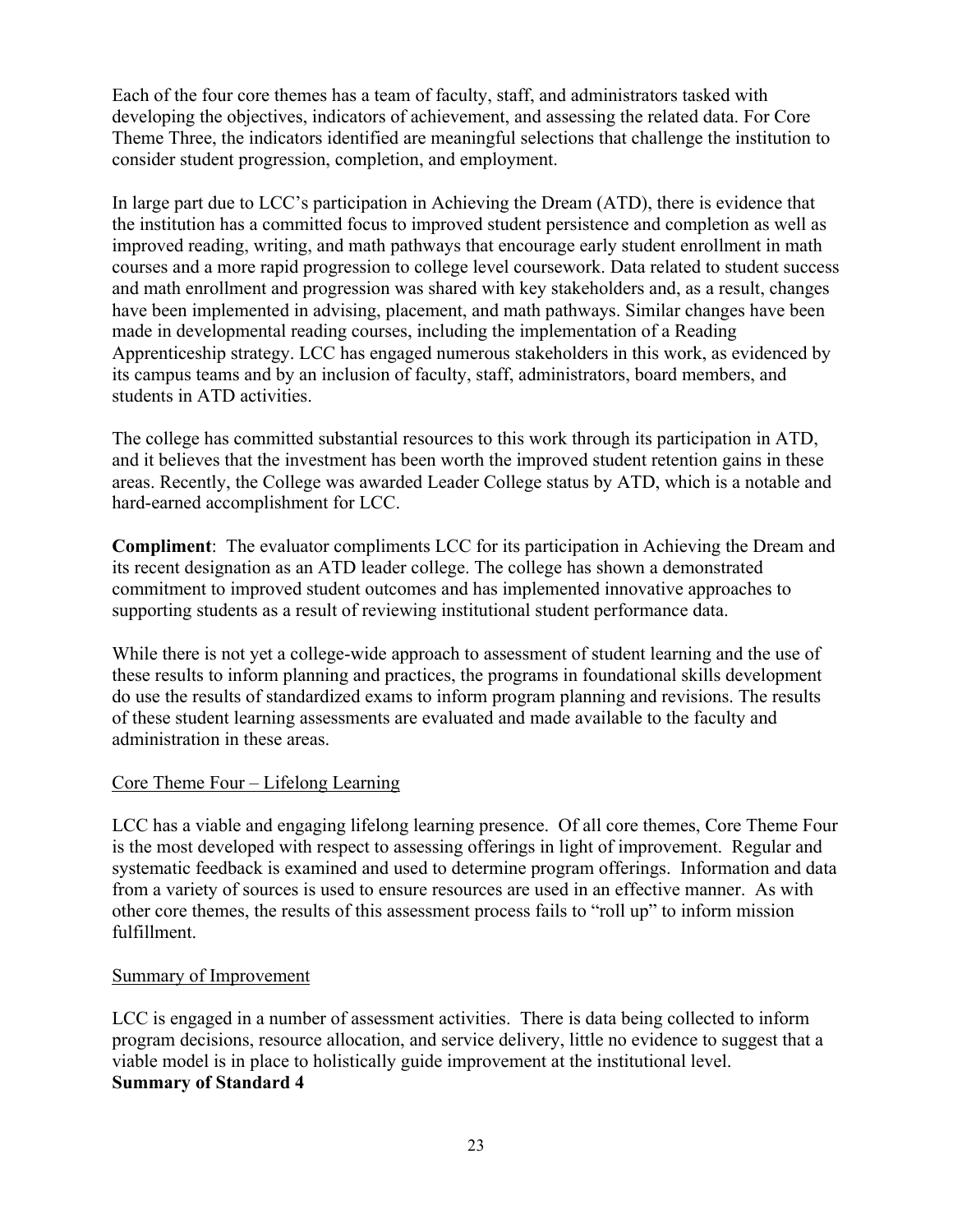While there is evidence of many assessment and improvement efforts at LCC, there is a lack of clarity with respect to how the over-all cycle functions. In order to reflect practices that meet the intent of Standard 4, relationships between mission, core theme, strategic direction, and goals must be established and clarified. There are the beginnings of an effective assessment mechanism at the institution; review of current indicators and clearer ties to mission fulfillment will further improve efforts.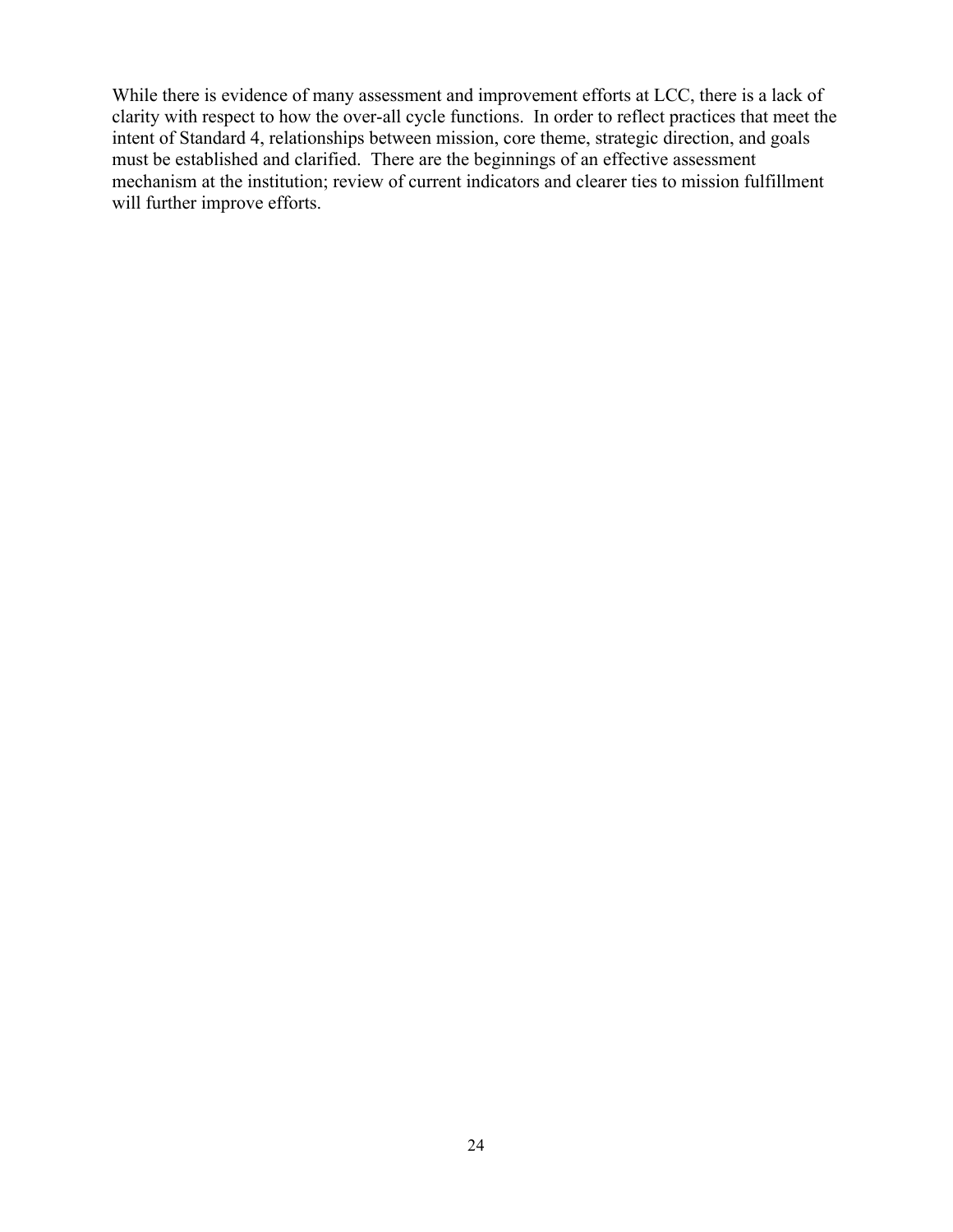## **Standard Five – Mission Fulfillment, Adaptation, and Sustainability**

### **Standard 5.A – Mission Fulfillment**

LCC clearly records a long list of accomplishments at the national, regional, and state level. Known as an innovative and student focused institution, the college shows promise with respect to the establishment of a systematic assessment process that verifies mission fulfillment. Data are being collected, and decisions based, on assessment indicators. That said, efforts are not coordinated nor aligned in a way that allows for proactive institutional management. The results of assessment efforts fail to "roll up" in a way that clearly demonstrates mission fulfillment.

#### **Standard 5.B – Adaptation and Sustainability**

Much of the documentation associated with the institution's ability to be adaptable and sustainable is accomplished in a short-term planning mode or, if aimed at a more long-range process, is under development. Members of the college community were often unable to describe how planning processes were linked to each other and how they formed a cohesive system. There are some structures in the college that are more developed than others; these should be used as exemplars, leading to the development of a "whole organization" model.

#### **Summary of Standard Five**

LCC must work to establish a strong, clear, and cohesive planning process, assessment mechanisms, and data analysis structure. Through these efforts a proactive assessment of the potential for mission fulfillment and resulting successes will be documented and strengthened.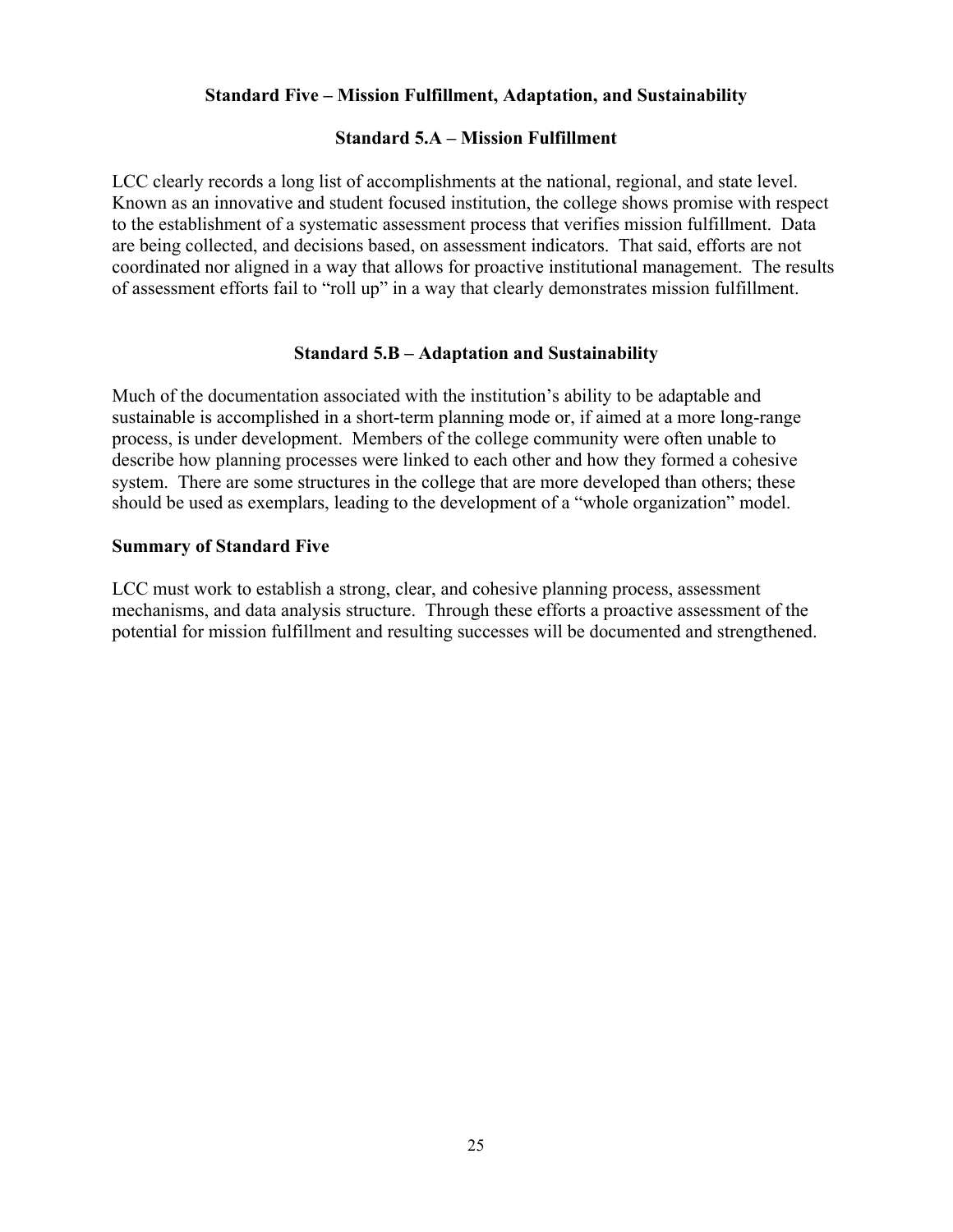## **Commendations and Recommendations**

# **Commendations**

- 1. The Board of Education, administration, faculty, staff, and students of Lane Community College are commended for creating a learning culture that supports and encourages student success.
- 2. The Board of Education is commended for their systematic review of college policies and for their strong stewardship of the organization as demonstrated through policy development in alignment with institutional core themes and strategic directions.
- 3. Lane Community College is commended for their authentic, transparent, and honest engagement in the accreditation activities and for the demonstrating a high level of integrity throughout the process.
- 4. Lane Community College is commended for innovative, creative work that results in national recognition as a college of distinction in areas such as Achieving the Dream, sustainability, and college leadership.
- 5. Lane Community College is commended for completion of the downtown campus, related partnerships, and effective management leading to the move of Lifelong Learning programs to greater self-sufficiency
- 6. The library is commended for their work creating a comprehensive collection and cooperative agreements for lending materials in a manner that strongly supports the learning and research needs of the institution.
- 7. The Financial Aid Department is commended for diligently and thoughtfully addressing issues related to the College's cohort default rate.
- 8. Staff of student support programs such as the Women's Center, Multicultural Center, Veteran's Center, Tutoring, and the Workforce Office are to be commended for their commitment to the populations served and strong collaborations that leverage available resources.